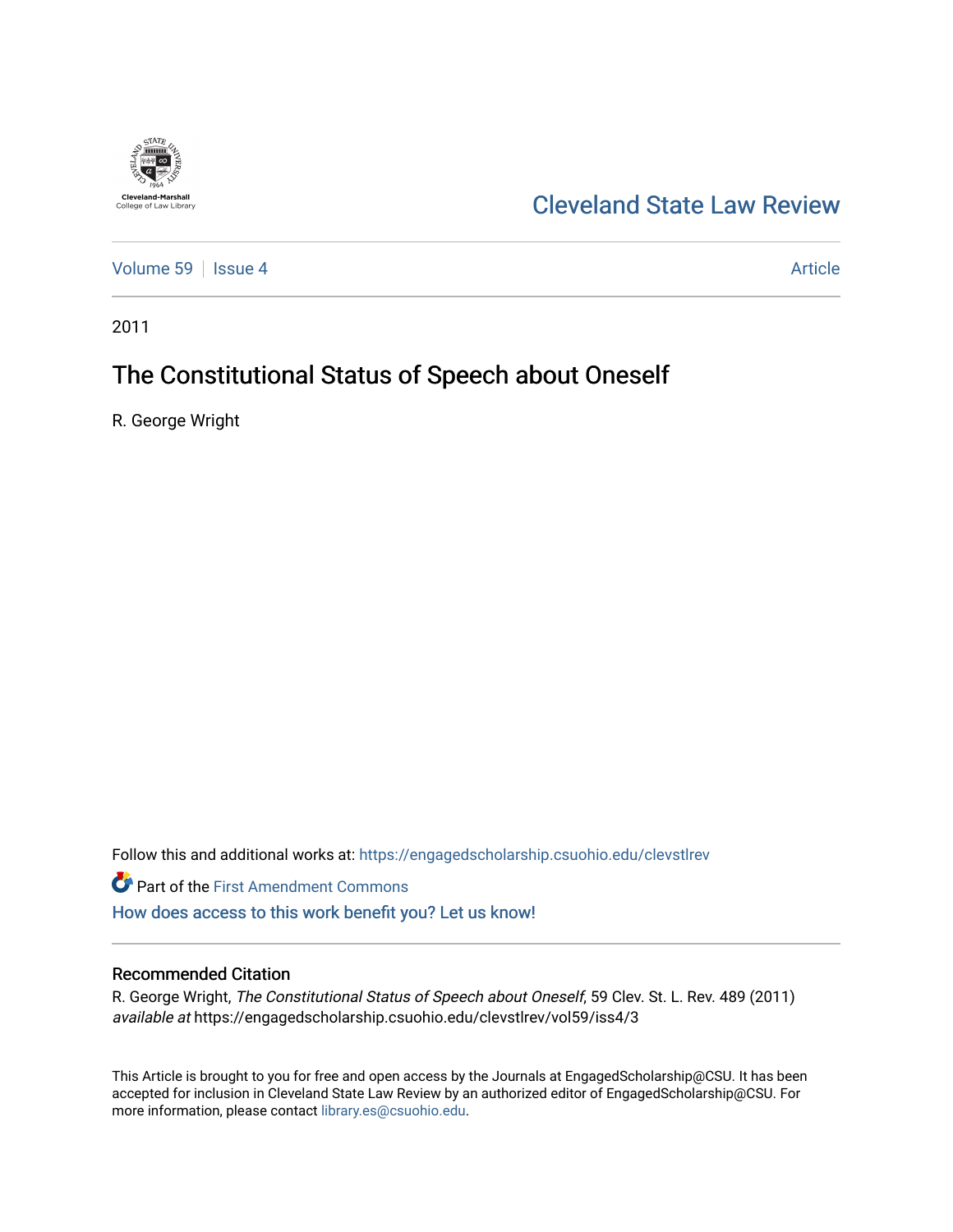### **THE CONSTITUTIONAL STATUS OF SPEECH ABOUT ONESELF**

#### R. GEORGE WRIGHT\*

| II. NON-POLITICAL SPEECH ABOUT ONESELF AND               |
|----------------------------------------------------------|
| POLITICAL SPEECH: SUPPOSEDLY EQUAL IN FIRST              |
|                                                          |
| III. SPEECH ON MATTERS OF PUBLIC CONCERN VERSUS SPEECH   |
| ON MATTERS OF PRIVATE OR PERSONAL CONCERN  497           |
| IV. THE SELF, AUTONOMY, SELF-REALIZATION AND FREEDOM     |
|                                                          |
| V. SPEECH ABOUT ONESELF AND THE VALUE OF NARCISSISM. 508 |
|                                                          |

"[N]ot only does democracy make men forget their ancestors but also hides their descendants and keeps them apart from their fellows. It constantly brings them back to themselves and threatens in the end to imprison them in the isolation of their own hearts."

Alexis de Tocqueville\*\*

"Alexis de T. - but what did he know about . . . *Let's talk about Me*!" Tom Wolfe\*\*\*

#### I. INTRODUCTION

This Article focuses on speech that is about oneself. The self<sup>1</sup> is usually thought to be both real and important.<sup>2</sup> Admittedly, the nature and boundaries of the self

\* Lawrence A. Jegen Professor of Law, Indiana University School of Law—Indianapolis.

j

 <sup>\*\*</sup> ALEXIS DE TOCQUEVILLE, DEMOCRACY IN AMERICA 589 (Gerald E. Bevan trans., Penguin Books 2003) (1840).

 <sup>\*\*\*</sup> Tom Wolfe, *The 'Me' Decade and the Third Great Awakening*, N.Y. MAGAZINE, *available at* http://nymag.com/print/?/news/features/45938/index9.html.

<sup>&</sup>lt;sup>1</sup> As a preliminary matter, the stylistic distinction between 'oneself' and 'one's self' is murky. The case for 'one's self' becomes stronger as the distinct emphasis on the 'self' increases, but the stylistic boundary line may still be unclear. In some cases, substituting the parallel constructions of 'myself' or 'yourself' and checking the logic may help. For the view that 'one's self' is often more correct in psychological or spiritual contexts, see BRYAN A. GARNER, GARNER'S MODERN AMERICAN USAGE 592 (3d ed. 2009). On the other hand, if the 'one's self' usage suggests that the self is anything like a personal possession—in which one speaks of one's self roughly as one might speak of one's lunch bucket, or even one's mood that usage is hardly philosophically or spiritually neutral.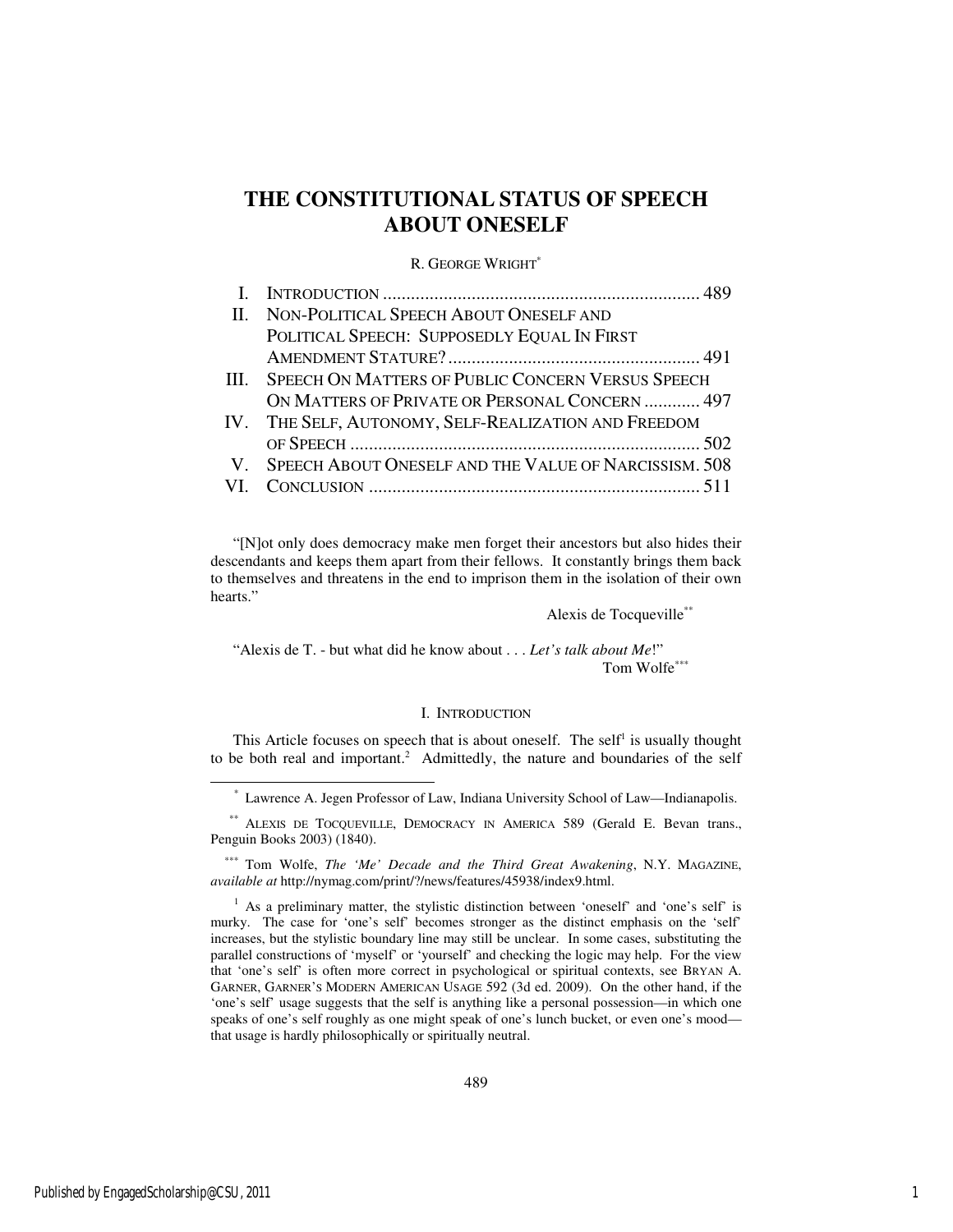may be unclear.<sup>3</sup> Some writers go so far as to reject familiar ideas of the self, the person, and personal identity.<sup>4</sup> Other writers, however, hold that there is indeed such a familiar self, and that there are boundaries of the self.<sup>5</sup>

It is thus admittedly possible that even our most basic ideas of the self are illusions, even if they are useful or even unavoidable, illusions.<sup>6</sup> Such a skeptical conclusion about the self would, however, seem to call for a major reassessment of our Bill of Rights law, along with the Thirteenth and Fourteenth Amendments,<sup>7</sup> as well as our language and broader culture. This Article will not take any such skeptical path.

Instead, this Article simply assumes some more or less familiar idea of the self. This non-skeptical approach to the self accords with what ordinary citizens, typical litigants, relevant constitutional theorists, $\delta$  and the case law<sup>9</sup> have widely assumed. The controversial focus herein is instead on the proper degree of First Amendment protection for speech that is about<sup>10</sup> the speaker,<sup>11</sup> and is in that sense autobiographical or self-focused speech.

<sup>4</sup> See infra notes 93-95 and accompanying text.

5 *See supra* note 3. *See also* SIGMUND FREUD, CIVILIZATION AND ITS DISCONTENTS 13 (First American ed. 1961) (1930) ("Pathology has made us acquainted with a great number of states in which the boundary lines between the ego and the external world become uncertain or in which they are actually drawn incorrectly."). This is not to suggest that the Freudian ego should be identified with the self in its entirety. At a minimum, though, drawing the boundaries of the self at one point or another seems, according to Freud, to have consequences and to be subject to evaluation. Without exception, the constitutional opinions examined herein presume some sort of distinction between the self, or the person, and a non-self, or the not merely self. *See infra* Part IV.

6 *See infra* notes 94-95.

7 *See, e.g.*, U.S. CONST. amend. XIV. The Fourteenth Amendment, in particular, of course refers literally to persons.

8 *See infra* Part IV.

9 *See infra* Part IV.

 $10$  This is not to deny the problems of what it means for speech to be about, to refer to, or to be somehow centrally focused on the speaking self. At least since Descartes, the distinction between a self that is doing the speaking, and a self that is the topic or focus of the speech, has been a continuing philosophical problem. *See*, to begin with, RENE DESCARTES, PHILOSOPHICAL ESSAYS 23-32 (Laurence J. Lafleur trans., 1964) (1641).

Nor does this Article address the extent to which the self is constituted by, and inseparable from, a network of various group memberships, associations, and identifications. For background, *see* GEORG SIMMEL, CONFLICT & THE WEB OF GROUP-AFFILIATIONS 125 (Kurt H. Wolff & Reinhard Bendix trans., 1st Free Press paperback ed. 1964) (1922). We shall assume that even a self that comprises group memberships can still be a sufficiently

 $2$  The character of Sir Thomas More vividly links the self to integrity: "When a man takes an oath, Meg, he's holding his own self in his own hands. Like water . . . And if he opens his fingers *then*—he needn't hope to find himself again." ROBERT BOLT, A MAN FOR ALL SEASONS 140 (Vintage Int'l ed. 1990) (1960).

<sup>&</sup>lt;sup>3</sup> For an image of holism and inseparability in this regard, see WALT WHITMAN, SONG OF MYSELF: THE FIRST AND FINAL EDITIONS OF THE GREAT AMERICAN POEM 1 (Sam Torode ed. 2010) (1855) ("For every atom belonging to me as good belongs to you.").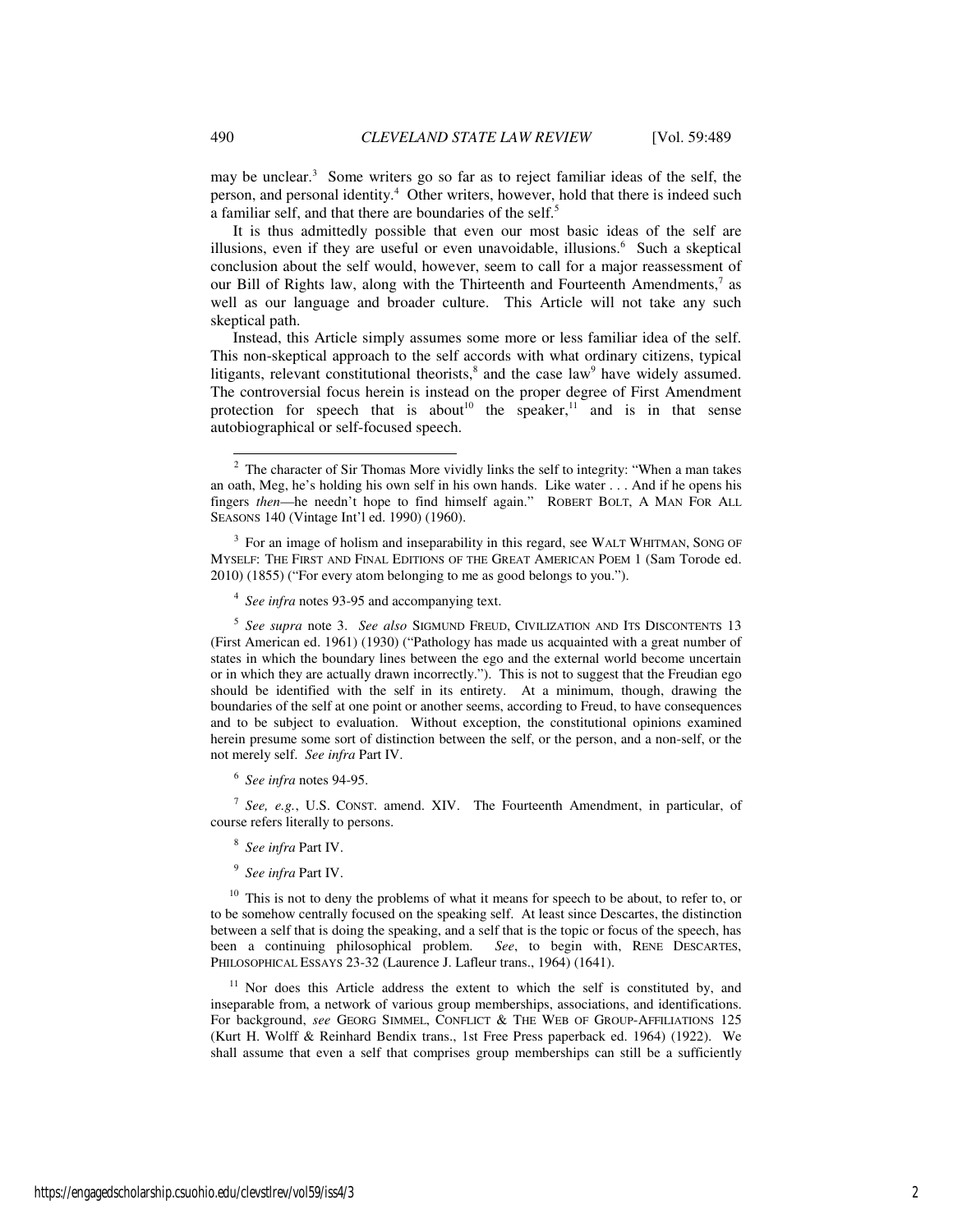Crucially, the idea has recently been raised that the free speech clause does, or at least should, protect speech that is about the speaker with generally the same stringency as it protects speech that is about political or other public matters.<sup>12</sup> Those who see speech about oneself and speech about politics as constitutionally of equal value usually do not claim that in this context, the self and the political can never be distinguished. They do not claim that speech about oneself always involves political speech. There will certainly be some cases in which speech that is about the speaker also amounts to political speech.<sup>13</sup> The categories of speech about the self<sup>14</sup> and speech that is political clearly overlap to one degree or another. The widely accepted assumption is instead that not all speech that is about the speaker is also political speech, or public interest speech, for first amendment purposes. With this assumption, we have no quarrel.

The advocates of strong protection for speech about oneself thus distinguish speech about the self, in some cases, from political or public interest speech.<sup>15</sup> This Article, however, in response, rejects the idea that speech about the self and speech about politics should be protected equally where the categories do not overlap. Equating the constitutional value of the two kinds of speech is, first, clearly inconsistent with Supreme Court and other case law.<sup>16</sup>

This Article further contends that elevating the constitutional protection of nonpolitical or non-public interest speech about the self to that of political or public interest speech would be ill-advised. This judgment is based on a consideration of the reasons for specially protecting speech in the first place. As it turns out, there is only a minimal relation between speech about the self, with no further public import, and any consensually recognized purpose underlying our special protection of speech. Finally, we consider the cultural risks of unintentionally validating, through a change in first amendment law, what is widely thought of as sheer narcissism.<sup>17</sup>

#### II. NON-POLITICAL SPEECH ABOUT ONESELF AND POLITICAL SPEECH: SUPPOSEDLY EQUAL IN FIRST AMENDMENT STATURE?

The First Amendment value of speech that is about oneself has recently been raised in a controversial and sometimes emotional context. Specifically, a number of courts have addressed an unusual element of the federal Stolen Valor Act.<sup>18</sup> The

<sup>13</sup> *See infra* Part IV.

-

<sup>14</sup> For examples of literal autobiographical speech, many with a political or broadly social tenor, see *infra* notes 57-72.

- <sup>15</sup> *See infra* Part II.
- <sup>16</sup> *See infra* Part III.
- <sup>17</sup> *See infra* Parts III–V.
- <sup>18</sup> 18 U.S.C.A. § 704(b)-(d) (West 2011).

distinct self. And in this assumption, we again track virtually all of the relevant judicial discussions.

<sup>12</sup> The classic skeptical citation is to Duncan Kennedy, *The Stages of Decline of the Public/Private Distinction*, 130 U. PA. L. REV. 1349 (1982). *See also* Carol Hanisch, *The Personal Is Political*, NOTES FROM THE SECOND YEAR: WOMEN'S LIBERATION (originally 1969) http://www.carolhanisch.org/CHwritings/PIP.html ('political' therein as referring to power relationships).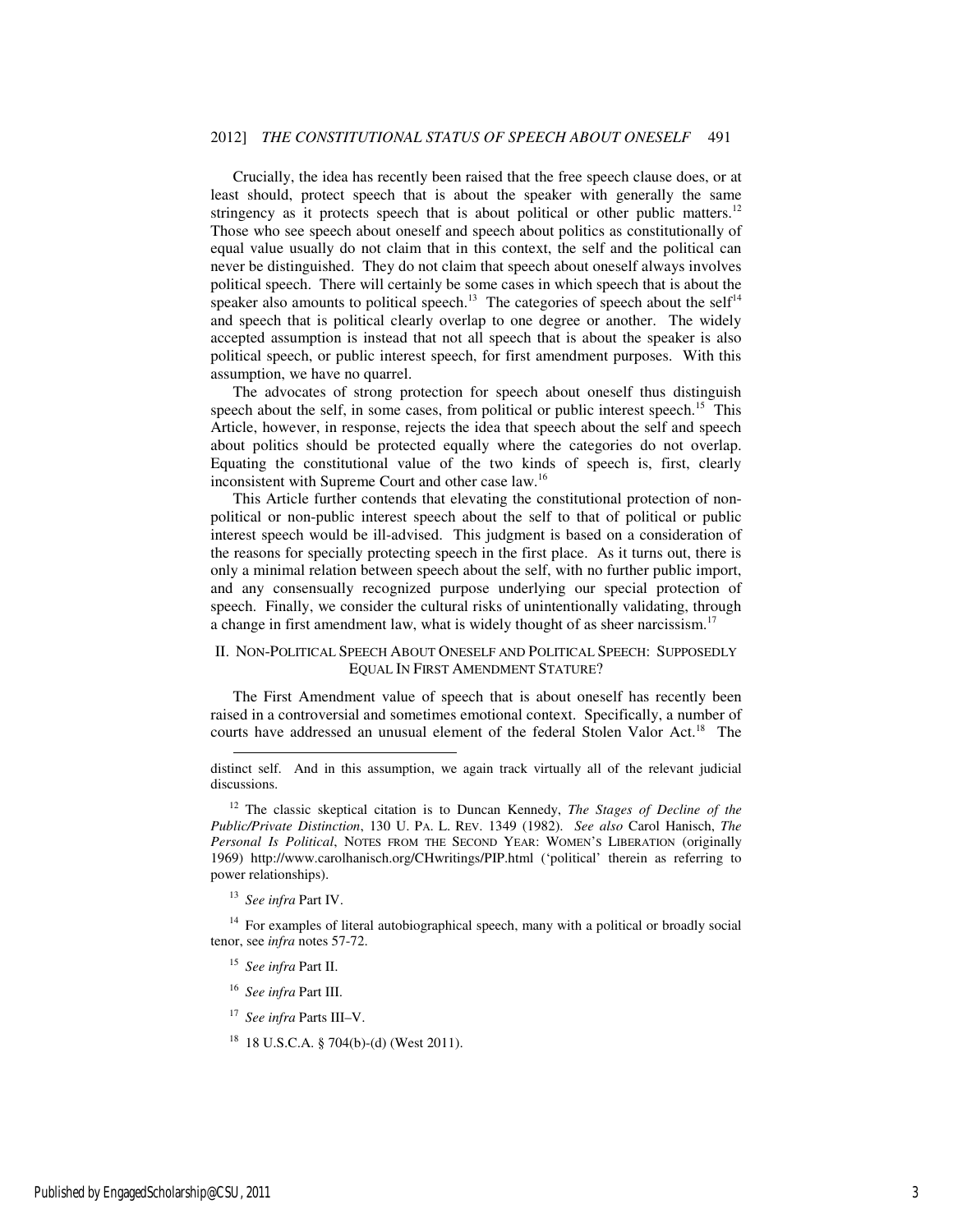Stolen Valor Act holds, in part, that "[w]hoever falsely represents himself or herself, verbally<sup>19</sup> or in writing, to have been awarded any decoration or medal authorized by Congress for the Armed Forces of the United States . . . shall be fined under this title, imprisoned not more than six months, or both."<sup>20</sup>

This statutory prohibition does not expressly require a showing of the defendant's mens rea or of any specific harm in the particular case. For the sake of simplicity, though, we may think of the criminal offense as involving a knowing falsehood, or lie, $^{21}$  in the defendant's claim to have been awarded a particular medal.

Among the most notable discussions of the constitutionality of the Stolen Valor Act, $22$  certainly, is that of the distinguished scholar<sup>23</sup> and Ninth Circuit Chief Judge Alex Kozinski. Judge Kozinski's memorable<sup>24</sup> discussion of this issue takes the

<sup>20</sup> 18 U.S.C.A. § 704(b) (West 2011).

 $21$  For discussion of the free speech value of lying in certain contexts, including that of the Stolen Valor Act, see R. George Wright, *Lying and Freedom of Speech*, Utah L. Rev. (forthcoming 2012).

 $22$  Constitutional assessments of the relevant sections of the Stolen Valor Act are found in, among other cases, United States v. Alvarez, 617 F.3d 1198 (9th Cir. 2010), *rehearing and rehearing en banc denied*, 638 F.3d 666 (9th Cir. 2011); United States v. Robbins, 759 F. Supp. 2d 815 (W.D. Va. 2011); United States v. Strandlof, 746 F. Supp. 2d 1183 (D. Colo. 2010).

<sup>23</sup> In the free speech area, see Alex Kozinski & Stuart Banner, *The Anti-History and Pre-History of Commercial Speech*, 71 TEX. L. REV. 747 (1993).

 $24$  Perhaps most notably, consider Judge Kozinski's remarkable taxonomy of the uses of lying, reproduced in full below:

Saints may always tell the truth, but for mortals living means lying. We lie to protect our privacy ("No, I don't live around here"); to avoid hurt feelings ("Friday is my study night"); to make others feel better ("Gee you've gotten skinny"); to avoid recriminations ("I only lost \$10 at poker"); to prevent grief ("The doc says you're getting better"); to maintain domestic tranquility ("She's just a friend"); to avoid social stigma ("I just haven't met the right woman"); for career advancement ("I'm sooo lucky to have a smart boss like you"); to avoid being lonely ("I love opera"); to eliminate a rival ("He has a boyfriend"); to achieve an objective ("But I love you so much"); to defeat an objective ("I'm allergic to latex"); to make an exit ("It's not you, it's me"); to delay the inevitable ("The check is in the mail"); to communicate displeasure ("There's nothing wrong"); to get someone off your back ("I'll call you about lunch"); to escape a nudnik ("My mother's on the other line"); to namedrop ("We go way back"); to set up a surprise party ("I need help moving the piano"); to buy time ("I'm on my way"); to keep up appearances ("We're not talking divorce"); to avoid taking out the trash ("My back hurts"); to duck an obligation ("I've got a headache"); to maintain a public image ("I go to church every Sunday"); to make a point ("Ich bin ein Berliner"); to save face ("I had too much to drink"); to humor ("Correct as usual, King Friday"); to avoid embarrassment ("That wasn't me"); to curry favor ("I've read all your books"); to get a clerkship ("You're the greatest living jurist"); to save a dollar ("I gave at the office"); or to maintain innocence ("There are eight tiny reindeer on the rooftop").

j

<sup>&</sup>lt;sup>19</sup> 'Verbally' is here apparently taken to be synonymous with 'orally.' For written discussion, *see* THEODORE M. BERNSTEIN, THE CAREFUL WRITER 319 (1995); BRYAN A. GARNER, *supra* note 1, at 840. *See also* R.W. BURCHFIELD, FOWLER'S MODERN ENGLISH USAGE 820-21 (3d ed. 2004).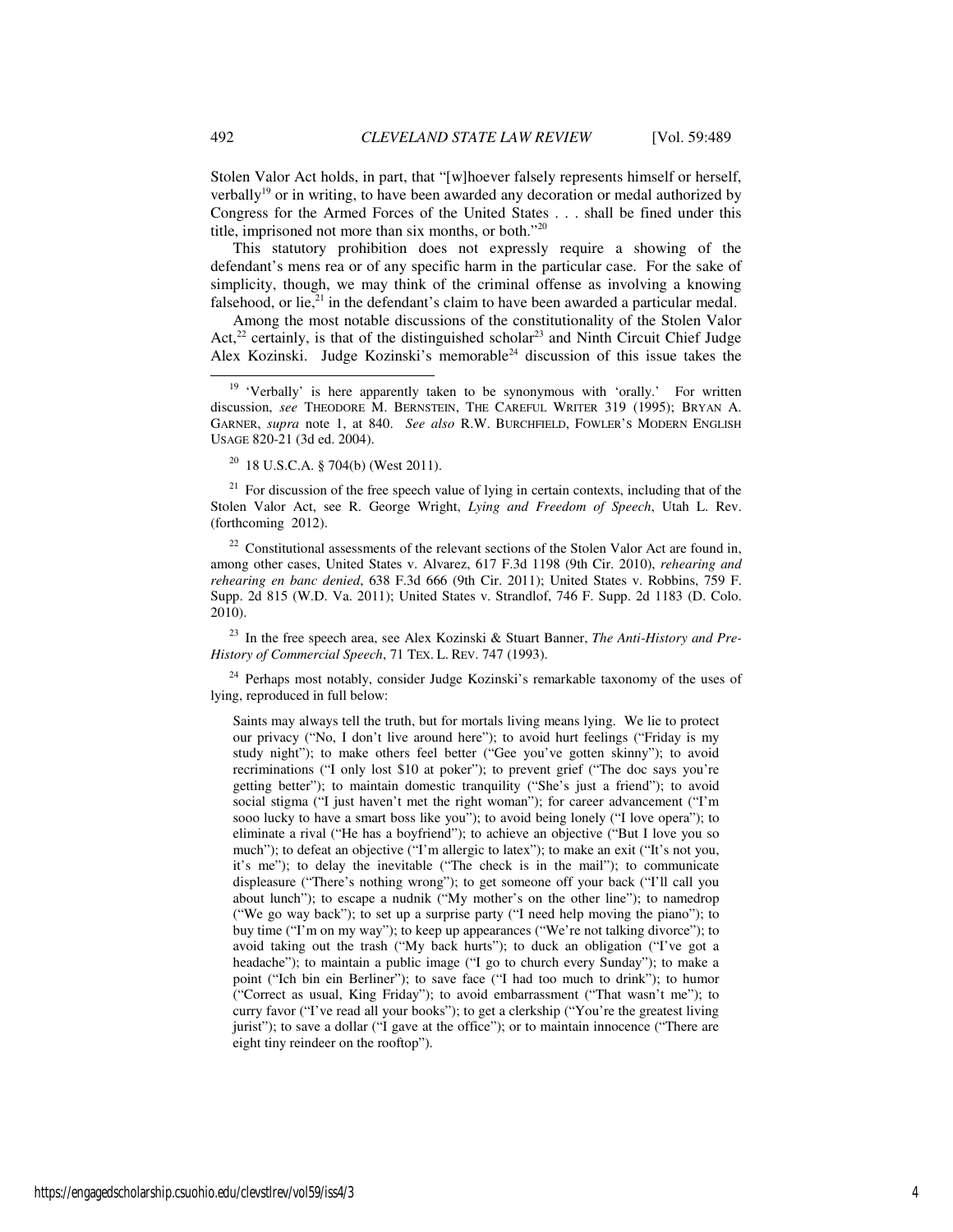form of a concurrence in the denial of rehearing and rehearing en banc of a Ninth Circuit case.<sup>25</sup>

Judge Kozinski begins by remarking that "Alvarez's conviction is especially troubling because he is being punished for speaking about himself; the kind of speech that is intimately bound up with a particularly important First Amendment purpose: human self-expression."<sup>26</sup> By itself, this formulation gives us some flavor of Judge Kozinski's more detailed perspective.

Even at this early stage, there are already points to be noted. First, a person's claim to have been awarded the Congressional Medal of Honor can, for Judge Kozinski's purposes, and for our own, be treated as speech that is about the speaker. There is of course a sense in which a person's claim to have won a Congressional Medal of Honor is inescapably relational. Such a claim necessarily refers to persons and entities outside oneself who have assessed oneself favorably, in accordance with general standards external to the self. In this sense, the claim is obviously social and institutional, and not merely personal.

Chief Judge Kozinski doubtless does not intend to deny this, and neither do we herein. That is because there is also a familiar, homespun, garden-variety sense in which a claim to have won a Congressional Medal of Honor is about the speaker, or about the speaker's self. One's resume is in this sense about oneself, even if the resume contains misrepresentations, and is thoroughly relational and institutional in its reference.

To claim to have won a prestigious award may involve an implicit (favorable) comparison with the many who have failed to achieve the honor in question, or more abstractly, with a less distinguished self. Even narcissism itself is relational.<sup>27</sup> But narcissism is also about the self.<sup>28</sup> To claim any public recognition of one's achievements—to claim any credential—is typically to speak (favorably) of and about oneself. Commonly, the point of speaking about one's receiving an award is to somehow address one's presumed virtues, capacities, traits of character, accomplishments, or likely future performance.

This claim can be made modestly or immodestly, even self-deprecatingly. But to claim a Congressional Medal of Honor is often—perhaps even at its core—speech that is about, among other things, one's own courage, one's own grace under pressure, one's luck, one's own heroic virtue, one's effective sense of duty or loyalty, or one's own efforts to overcome fear, as later officially recognized. Often, the intended effect of claiming such an award is to enhance one's own reputation. In these basic senses, to speak of oneself as the recipient of a coveted, competitive, and thoroughly socially-embedded award is still to speak of and about oneself.

<sup>26</sup> *Id.* at 674.

-

<sup>27</sup> *See infra* Part V.

*Alvarez*, 638 F.3d at 674 (Kozinski, C.J., concurring in the denial of rehearing en banc). Compare LUDWIG WITTGENSTEIN, PHILOSOPHICAL INVESTIGATIONS § 23 (G.E.M. Anscombe trans., 2nd ed. 1958) (presenting a list of, arguably, 26 kinds of "language-games"). On the subject of lying, see the diverging perspectives of PAUL J. GRIFFITH, LYING: AN AUGUSTINIAN THEORY OF DUPLICITY (2004); MARK TWAIN, ON THE DECAY OF THE ART OF LYING (1885), *available at* http://www.online-literature.com/twain/1320 (last visited Jan. 13, 2012).

<sup>25</sup> *Alvarez*, 638 F.3d at 673.

<sup>28</sup> *See infra* Part V.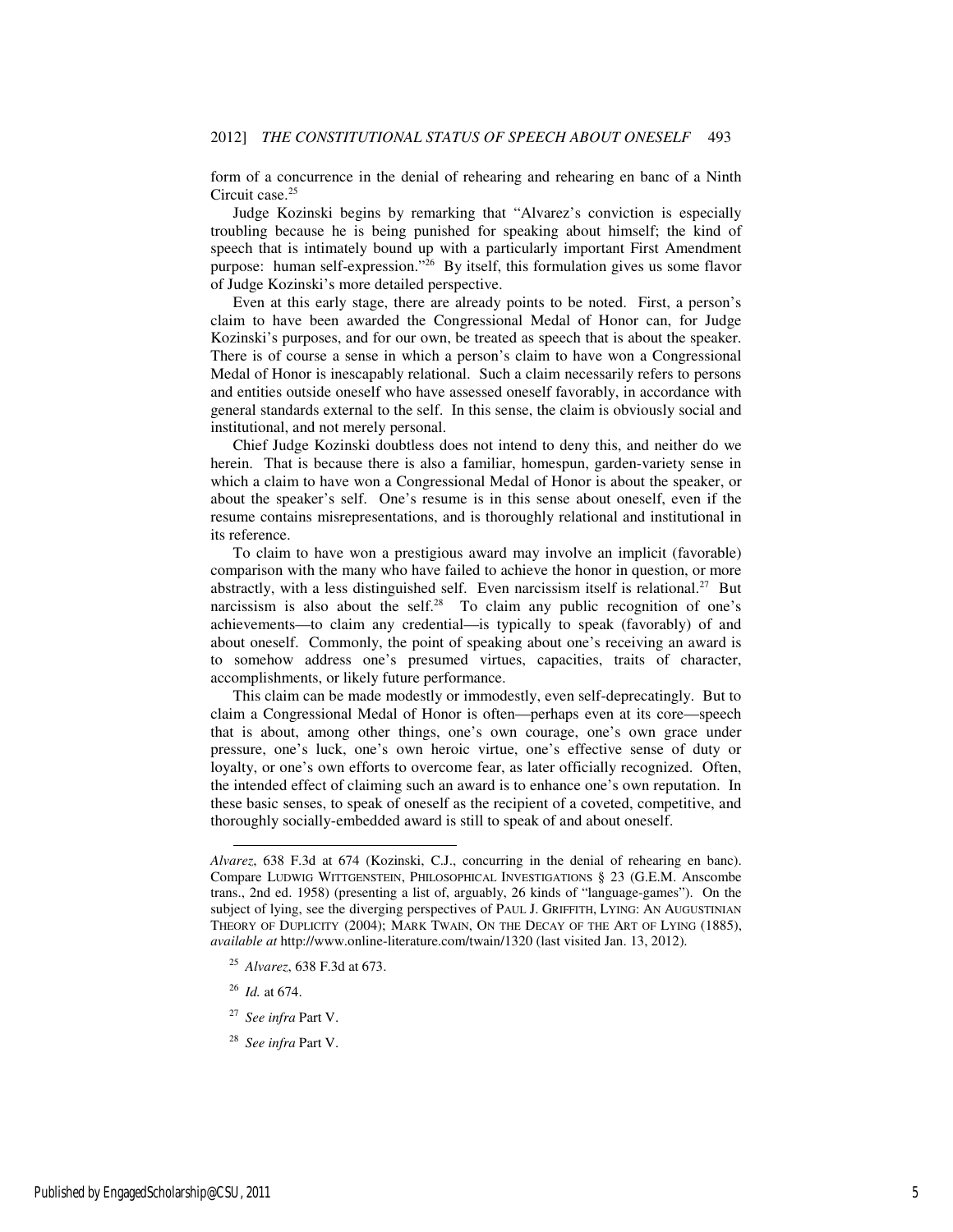Judge Kozinski's initial formulation also speaks of "human self-expression"<sup>29</sup> and thus of 'self-expression.'<sup>30</sup> The term 'self-expression' may have taken on one or more somewhat different technical meanings in the context of free speech. We certainly do not object to its use here. But we should recognize the possibility of ambiguity in the term 'self-expression.' Judge Kozinski would apparently agree that not all self-expressive speech is about the self.<sup>31</sup> Some self-expression will indeed be about the speaking self: "I have reached the end of my rope" may be selfexpressive, and also amount to speech about the speaker. But 'self-expression,' even if it excludes impersonal discussions of broad, abstract matters, can be 'about' many topics far removed from the speaker's self.

Judge Kozinski's initial observation then refers to speech about the self as "intimately bound up with a particularly important first amendment purpose: human self-expression." $32$  For reasons we have just in part considered, $33$  this formulation holds the potential to mislead. There can be constitutionally important selfexpressive speech that is not also about the speaker or the speaking self. Speech can be in a sense self-expressive when its subject is the broad injustice of the economic system under which some persons known to the speaker are burdened. Such speech may be of a constitutionally important general sort and may amount to speech that is self-expressive, in the sense of reflecting the speaker's judgments and commitments. But such speech certainly need not amount to speech that is about the speaker. This will remain true whether we choose to join Judge Kozinski in finding speech about the self "intimately bound up with"<sup>34</sup> self-expression.

In any event, we should pause to notice that Judge Kozinski here characterizes self-expression as "a particularly important first amendment purpose."<sup>35</sup> This is thought to matter especially because speech about the self is said to be intimately linked to self-expression. If self-expression is indeed a particularly crucial First Amendment purpose, then the closer the linkage between speech about the self and self-expression, the closer the linkage between speech about the self and an important purpose of the First Amendment.

We need not just for the moment be concerned with the nature of the linkage between speech about the self and self-expression. Rather, we should first ask whether it is true, as Judge Kozinski asserts, that self-expression is "a particularly important first amendment purpose,"<sup>36</sup> or indeed a purpose of the First Amendment at all.

As we shall explore below,  $37$  self-expression is a complex idea. Some may be tempted to treat the idea of self-expression as loosely synonymous with (free) speech

<sup>29</sup> *See supra* note 26 and accompanying text.

<sup>&</sup>lt;sup>30</sup> *See supra* note 26 and accompanying text.

<sup>&</sup>lt;sup>31</sup> *See supra* note 26 and accompanying text.

<sup>&</sup>lt;sup>32</sup> *See supra* note 26 and accompanying text.

<sup>33</sup> *See supra* notes 29-31 and accompanying text.

<sup>&</sup>lt;sup>34</sup> *See supra* note 26 and accompanying text.

<sup>&</sup>lt;sup>35</sup> *See supra* note 26 and accompanying text.

<sup>&</sup>lt;sup>36</sup> *See supra* note 26 and accompanying text.

<sup>37</sup> *See infra* Part III.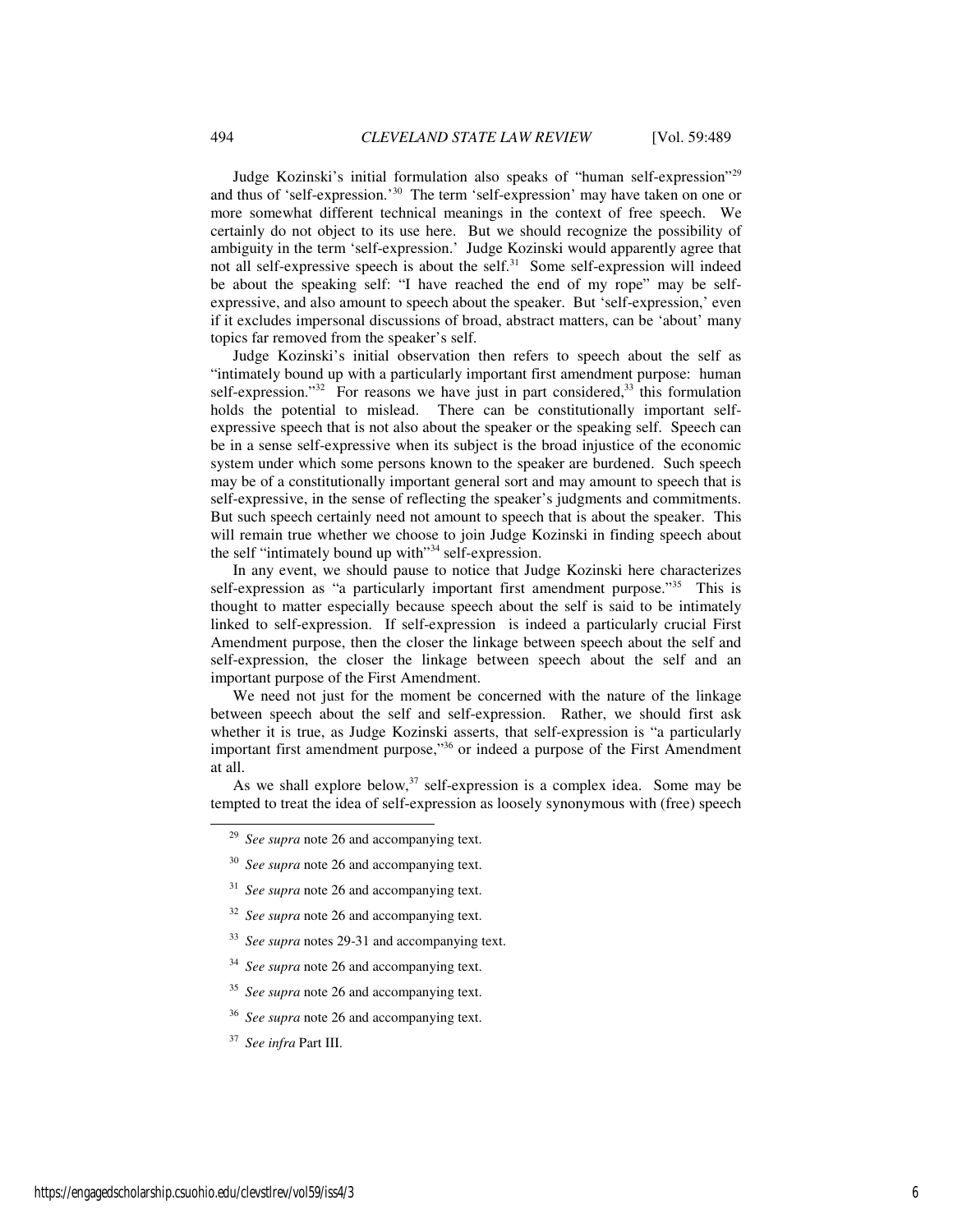itself. If we think of self-expression as roughly equivalent to (free) speech it will not be surprising that self-expression will seem constitutionally important. But it will then be odd and uninformative to say that self-expression is "a particularly important First Amendment purpose."<sup>38</sup> That would come too close to saying that (free) speech is an 'important purpose' of protecting free speech.

Free speech is not generally thought to serve as anything like its own intrinsic purpose, aim, goal, or justification. Free speech has a range of more or less widely recognized purposes. These values are often thought to include something like the search for political or other truth, the promotion of a stable political democracy, and one or more forms of autonomy or self-realization.<sup>39</sup> One could in a sense perhaps think of self-expression as itself a purpose of freedom of speech. The potential for confusion, though, lies in the fact that we can at the same time obviously see selfexpressive speech—speech that is self-expressive—as a *kind* of speech, rather than as a *purpose* of free speech.

Judge Kozinski then pursues the question of the constitutional value of speech about oneself by quoting Justice Marshall in the prison mail censorship case of *Procunier v. Martinez*. <sup>40</sup> Justice Marshall had argued that

[t]he First Amendment serves not only the needs of the polity but also those of the human spirit—a spirit that demands self-expression. Such expression is an integral part of the development of ideas and a sense of identity. To suppress expression is to reject the basic human desire for recognition and affront the individual's worth and dignity. $41$ 

Judge Kozinski also quotes Justice Stevens to the effect that "[o]ne fundamental concern of the First Amendment is to 'protec[t] the individual's interest in selfexpression."<sup>42</sup>

 An initial difficulty in the case law, however, is this: it is difficult to sort out holding and dicta, for present purposes. This is especially so when a given case refers to self-expression—whether about the self or not—that also amounts to speech on a matter of public interest or public concern.<sup>43</sup> Speech that is about a matter of

l

<sup>40</sup> Procunier v. Martinez, 416 U.S. 396, 422, 427 (1974) (Marshall, J., concurring); Thornburgh v. Abbott, 490 U.S. 401, 413-14 (1989) (applying a rational relationship to legitimate penological interest standard).

<sup>41</sup> *Martinez*, 416 U.S. at 427, *quoted in* United States v. Alvarez, 638 F.3d 666, 674 (9th Cir. 2011) (Kozinski, C.J., concurring in the denial of rehearing en banc).

 $42$  Citizens United v. FEC, 130 S. Ct. 876, 972 (2010) (Stevens, J., concurring in part and dissenting in part) (quoting Consol. Edison Co. v. Pub. Serv. Comm'n, 447 U.S. 530, 534 n.2 (1980)).

<sup>38</sup> *See supra* note 26 and accompanying text.

<sup>39</sup> *See, e.g.*, THOMAS I. EMERSON, THE SYSTEM OF FREE EXPRESSION 6-8 (1970); JOHN STUART MILL, ON LIBERTY chs. 2-3 (Gertrude Himmelfarb ed. 1974) (1859); FREDERICK SCHAUER, FREE SPEECH: A PHILOSOPHICAL ENQUIRY (1982); Kent Greenawalt, *Free Speech Justifications*, 89 COLUM. L. Rev. 119 (1989).

<sup>43</sup> Preceding the passage from Justice Marshall's opinion in *Martinez* quoted by Judge Kozinski, *supra* note 41 (noting that Justice Marshall states that "the plight of prisoners is a matter of urgent public concern") *Martinez*, 416 U.S. at 427 (Marshall, J., concurring).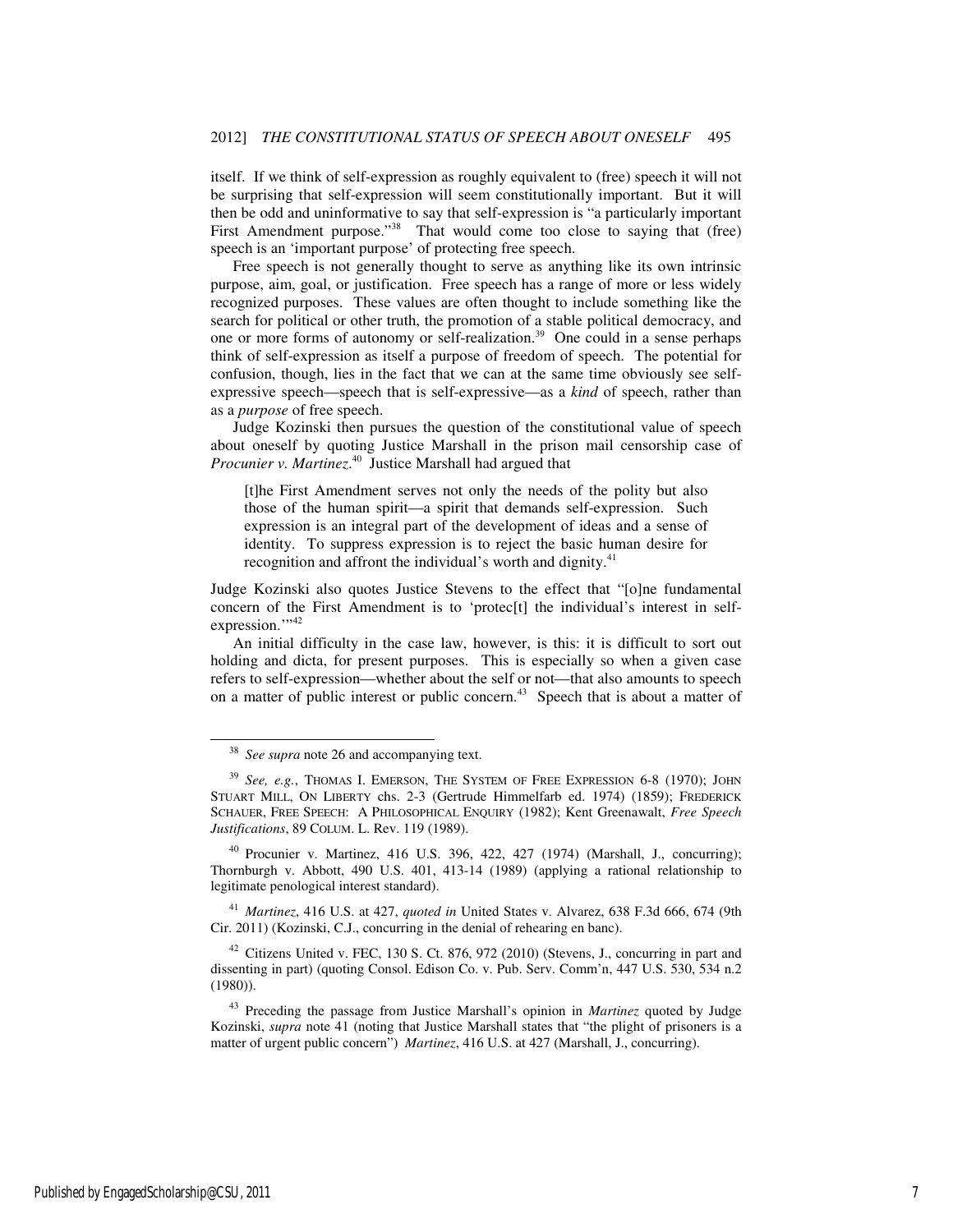public interest and concern is all else equal<sup>44</sup> likely on its own to evoke relatively strong free speech protection,<sup>45</sup> as Judge Kozinski of course recognizes.<sup>46</sup>

Judge Kozinski's basic normative argument also has academic support. Consider, for example, the thesis of Professor Sonja R. West:<sup>47</sup>

[T]he time-honored practice of talking about yourself has been ignored by legal scholars. A consequence of this oversight is that current free speech principles protect the autobiographies of the powerful but leave the stories of "ordinary" people vulnerable to challenge. Shifting attitudes about privacy combined with advanced technologies, meanwhile, have led to more people than ever before having both the desire and the means to tell their stories to a widespread audience.<sup>48</sup>

Unlike Judge Kozinski,<sup>49</sup> Professor West presents her analysis explicitly as a normative recommendation for reform of the law: "it is time for the law to recognize and to fully protect the freedom of autobiographical speech."<sup>50</sup> And Professor West's emphasis, in contrast to that of Judge Kozinski, is on truthful,<sup>51</sup> as opposed to lying<sup>52</sup> as well as truthful, speech about oneself.

Professor West argues that "[a]utobiographical speech adds vital knowledge to the public debate while also preserving the essence of human autonomy."<sup>53</sup> It should be emphasized, though, that Professor West<sup>54</sup> and Judge Kozinski<sup>55</sup> both recognize a distinction between political speech and autobiographical speech, or speech about oneself, a distinction they retain.

-

<sup>47</sup> Sonja R. West, *The Story of Me: The Underprotection of Autobiographical Speech*, 84 WASH. U. L. REV. 905 (2006).

<sup>48</sup> *Id.* at 905. Professor West later builds on this argument in Sonja R. West, *The Story of Us: Resolving the Face-Off Between Autobiographical Speech and Information Privacy*, 67 WASH. & LEE L. REV. 589 (2010). For a contrasting perspective, *see* Anne M. Coughlin, *Regulating the Self: Autobiographical Performances in Outsider Scholarship*, 81 VA. L. REV. 1229 (1995).

<sup>49</sup> *See Alvarez*, 638 F.3d at 673-74.

<sup>50</sup> West, *supra* note 47, at 905.

<sup>51</sup> *See id.* ("[T]ruthful autobiographical speech deserves heightened constitutional protection.").

<sup>52</sup> *See Alvarez*, 638 F.3d at 674; *see also supra* note 24 and accompanying text.

<sup>53</sup> West, *supra* note 47, at 905. Judge Kozinski, along with Justice Marshall, emphasize some conception of human or personal autonomy as well. *See Alvarez*, 638 F.3d at 674.

<sup>54</sup> *See* West, *supra* note 47, at 905 (stating that autobiographical speech as occupying "an exceptional place in the public discourse—perhaps rivaled only by political speech").

<sup>55</sup> *See Alvarez*, 638 F.3d at 673-74.

<sup>&</sup>lt;sup>44</sup> But consider the limited protection for such speech if uttered within the scope of one's public employment responsibilities. *See, e.g.*, Garcetti v. Ceballos, 547 U.S. 410 (2006).

<sup>45</sup> *See infra* Part III.

<sup>46</sup> *See* United States v. Alvarez, 638 F.3d 666, 677 (9th Cir. 2011) (Kozinski, C.J., concurring in the denial of rehearing en banc).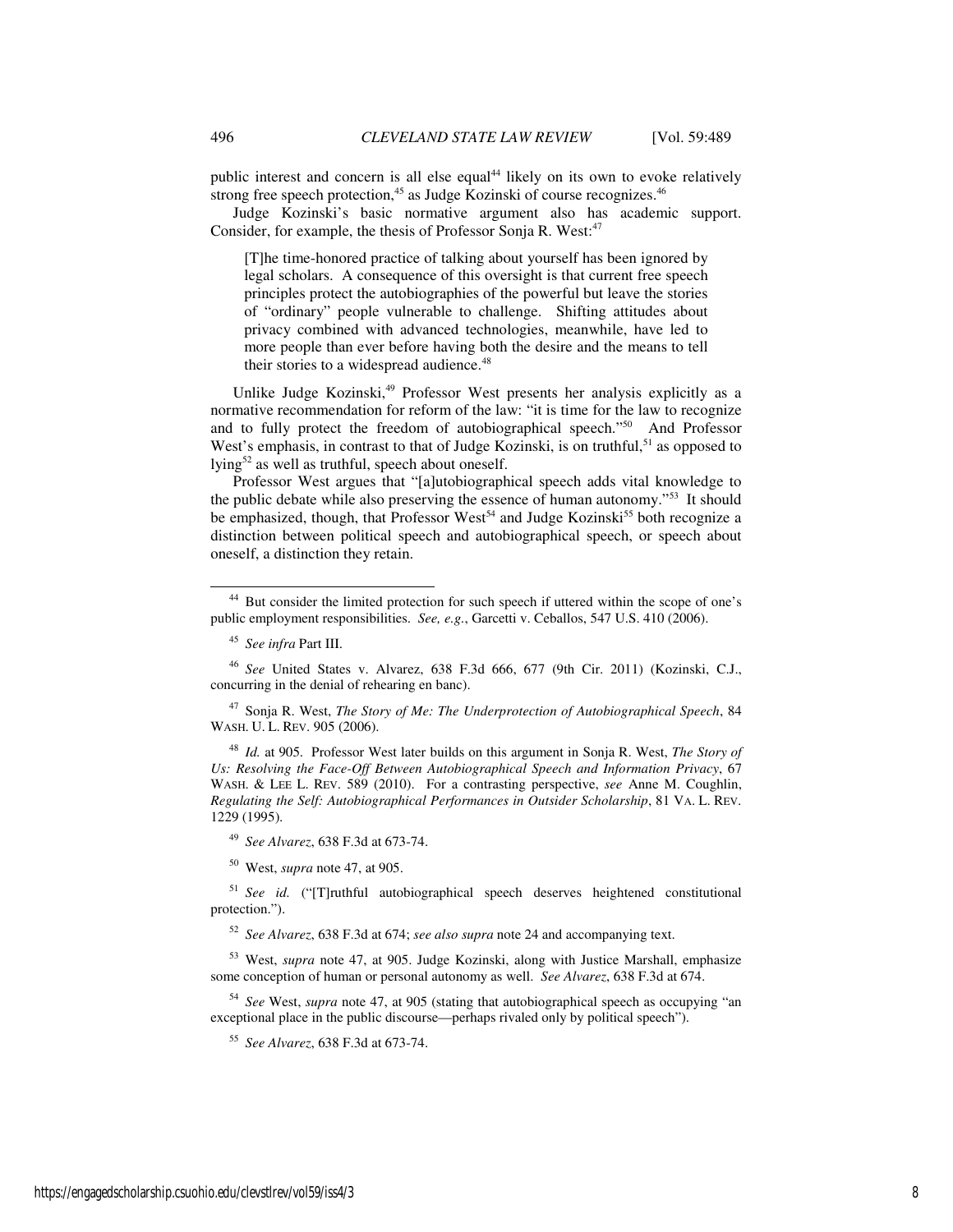Before we address any normative arguments, though, we should establish the willingness and ability of the courts to distinguish between, and to differently value, speech that is about matters of public concern and speech that is about matters of private or personal concern. In this respect, Judge Kozinski's discussion does not aptly represent current law.

#### III. SPEECH ON MATTERS OF PUBLIC CONCERN VERSUS SPEECH ON MATTERS OF PRIVATE OR PERSONAL CONCERN

Let us begin with a judicially widely-recognized distinction. Some speech that is about oneself is also speech that is on a matter of public concern, and some speech about oneself is not. If we wish to, we can use the term 'speech that is on a matter of public concern' as a rough synonym for 'political speech' in a broad and very useful First Amendment sense. But on any reasonable definition, not all speech that is about oneself will qualify as political speech or as speech on a matter of public concern. There will, of course, inevitably be problems in drawing this distinction in borderline cases.<sup>56</sup>

Consider a typical 'autobiography.' A book can be of the autobiography genre without every sentence in the book taking the form of autobiography, in the sense of being about the author or even about the author's life. Or we could say that in some sense, not every "autobiographical" sentence need be about the author. And of course, the most commercialized autobiographies may involve a mixture of voices, as among collaborators.<sup>57</sup> Every well-known autobiography will differ as to the degree of its explicit focus on the writer. The autobiographical writer's focus may be on the self, or on the writer's surroundings, or on larger public issues and concerns, all to varying degrees, ranging from narrow self-absorption to complete immersion in important civic events.

Consider, for example, the differences in the degrees of focus on matters of public, as distinct from merely private or personal, concern in even the most generally "politicized" or public issue-attuned autobiographies. One might think, for example, of the autobiographies of Theresa of Avila,<sup>58</sup> Simone de Beauvior,<sup>59</sup> Eldridge Cleaver,<sup>60</sup> Charles Darwin,<sup>61</sup> Frederick Douglass,<sup>62</sup> Anne Frank,<sup>63</sup> Benjamin

<sup>58</sup> ST. TERESA OF AVILA, INTERIOR CASTLE (E. Allison Peers ed. & trans., Doubleday 2004) (1588).

<sup>59</sup> SIMONE DE BEAUVOIR, MEMOIRS OF A DUTIFUL DAUGHTER (James Kirkup trans. 1959).

<sup>60</sup> ELDRIDGE CLEAVER, SOUL ON ICE (1968).

<sup>61</sup> CHARLES DARWIN, THE AUTOBIOGRAPHY OF CHARLES DARWIN (W.W. Norton & Co. 1958) (1881).

<sup>56</sup> *See* R. George Wright, *Speech On Matters of Public Interest and Concern*, 37 DEPAUL L. REV. 27 (1987).

<sup>57</sup> *See, e.g.*, NICHOLAS PILEGGI, WISEGUY: A LIFE IN A MAFIA FAMILY (1985) (showing complications regarding "speech about oneself" or "autobiographical speech" as litigated under a New York statute unsuccessfully seeking to prevent criminals from profiting from their published accounts of their uncompensated crimes); Simon & Schuster v. Crime Victims Bd., 502 U.S. 105 (1991).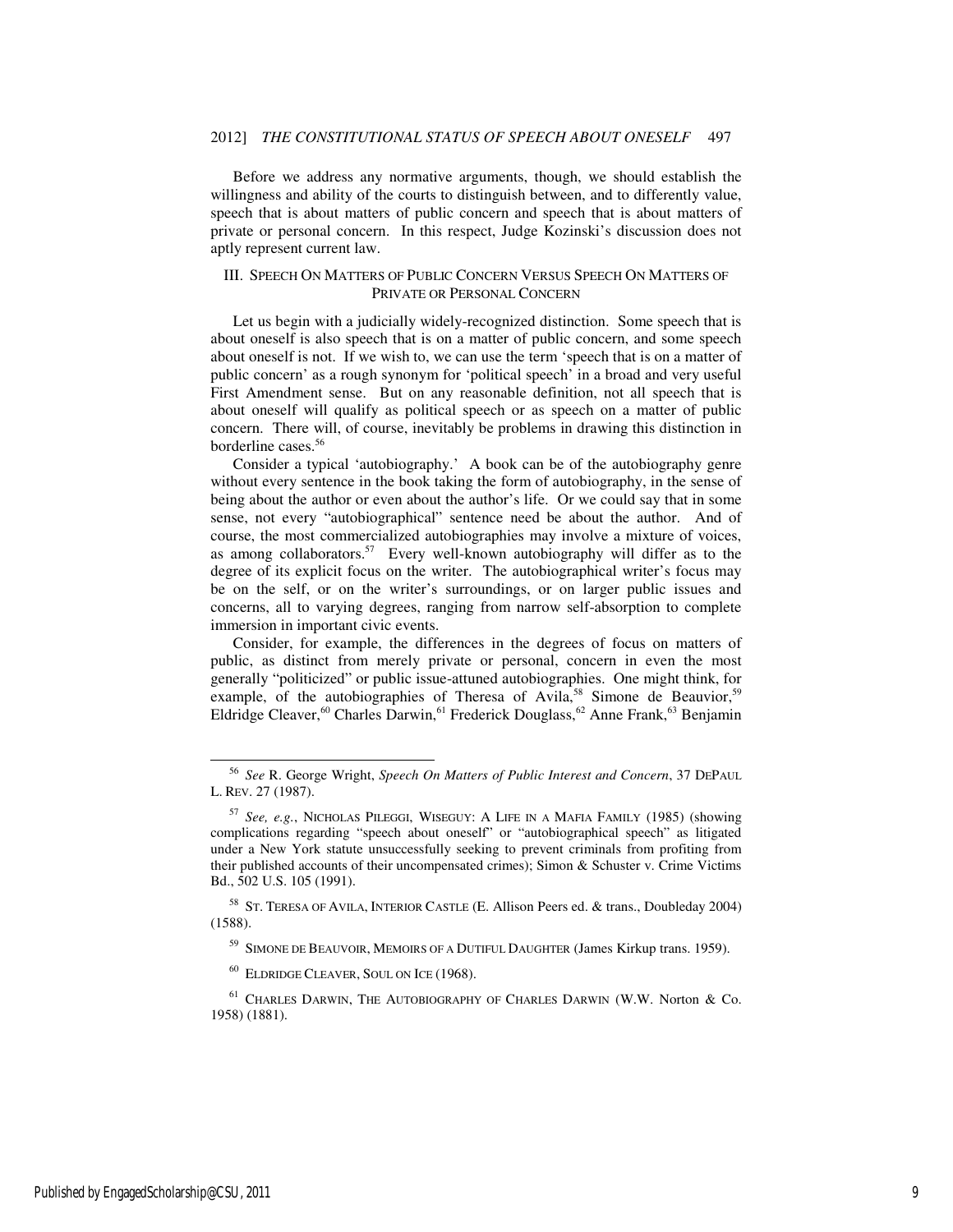Franklin,<sup>64</sup> Mohandas Gandhi,<sup>65</sup> Helen Keller,<sup>66</sup> Malcolm X,<sup>67</sup> Margaret Mead,<sup>68</sup> John Stuart Mill,<sup>69</sup> John Henry Newman,<sup>70</sup> Jean Jacques Rousseau,<sup>71</sup> and Natan Sharansky.<sup>72</sup> Of course, for some free speech purposes we would want to judge these books only as a whole.<sup>73</sup> But for analytical purposes, we can also make defensible judgments as to whether, say, a sentence, or paragraph, or chapter, is about the writer, and whether that speech implicates a matter of public interest and concern.

Our constitutional free speech jurisprudence carefully and explicitly distinguishes in several contexts between speech on matters of public versus private interest. The context in which precisely this distinction is most frequently drawn is probably that of a free speech defense to public employer discipline of a public employee, where the discipline is allegedly based on the employee's somehow objectionable speech.<sup>74</sup>

In such cases, hornbook law has it that "[w]hether an employer's speech addresses a matter of public concern must be determined by the content, form, and context of a given statement, as revealed by the whole record."<sup>75</sup> The content of the

<sup>64</sup> BENJAMIN FRANKLIN, THE AUTOBIOGRAPHY OF BENJAMIN FRANKLIN (Charles W. Eliot ed., Tribeca Books 2011) (1791).

<sup>65</sup> MOHANDAS K. GANDHI, AN AUTOBIOGRAPHY: THE STORY OF MY EXPERIMENTS WITH TRUTH (Mahadev Desai trans., 1993) (1927).

<sup>66</sup> HELEN KELLER, THE STORY OF MY LIFE (Modern Library ed., 2003) (1903).

 $67$  MALCOLM X AS TOLD TO ALEX HALEY, THE AUTOBIOGRAPHY OF MALCOLM X (Penguin Books ed., 2001) (1965).

<sup>68</sup> MARGARET MEAD, BLACKBERRY WINTER: MY EARLY YEARS (1972).

<sup>69</sup> JOHN STUART MILL, 1 COLLECTED WORKS OF JOHN STUART MILL: AUTOBIOGRAPHY AND LITERARY ESSAYS (John M. Robson ed., 2006) (1873).

<sup>70</sup> JOHN HENRY CARDINAL NEWMAN: APOLOGIA PRO VITA SUA (Martin J. Svaglic ed., 1967) (1865).

<sup>71</sup> JEAN-JACQUES ROUSSEAU, THE CONFESSIONS OF JEAN-JACQUES ROUSSEAU (J.M. Cohen trans., 1953) (1782).

<sup>72</sup> NATAN SHARANSKY, FEAR NO EVIL (Stefani Hoffman trans., 1988).

<sup>73</sup> For example, obscenity prosecutions typically assess the work taken as a whole. *See, e.g.*, Miller v. California, 413 U.S. 15, 24 (1973).

 $74$  For discussion of whether a particular instance of public employee speech rises to the level of speech on a matter of public interest and concern, *see*, for example, Garcetti v. Ceballos, 547 U.S. 410 (2006); Rankin v. McPherson, 483 U.S. 378 (1987); Connick v. Myers, 461 U.S. 138, 146-48 (1983).

<sup>75</sup> *Connick*, 461 U.S. at 147-48.

 $62$  Frederick Douglass, Narrative of the Life of Frederick Douglass, An AMERICAN SLAVE, WRITTEN BY HIMSELF (Bedford Books ed., 1993) (1854) (noting that the distinctly political point of the title's declaration that a former slave was responsible for the prose, style, and content).

<sup>63</sup> ANNE FRANK, ANNE FRANK: THE DIARY OF A YOUNG GIRL (Pocket Cardinal ed., B.M. Mooyaart-Doubleday trans., Pocket Books 1953) (1947).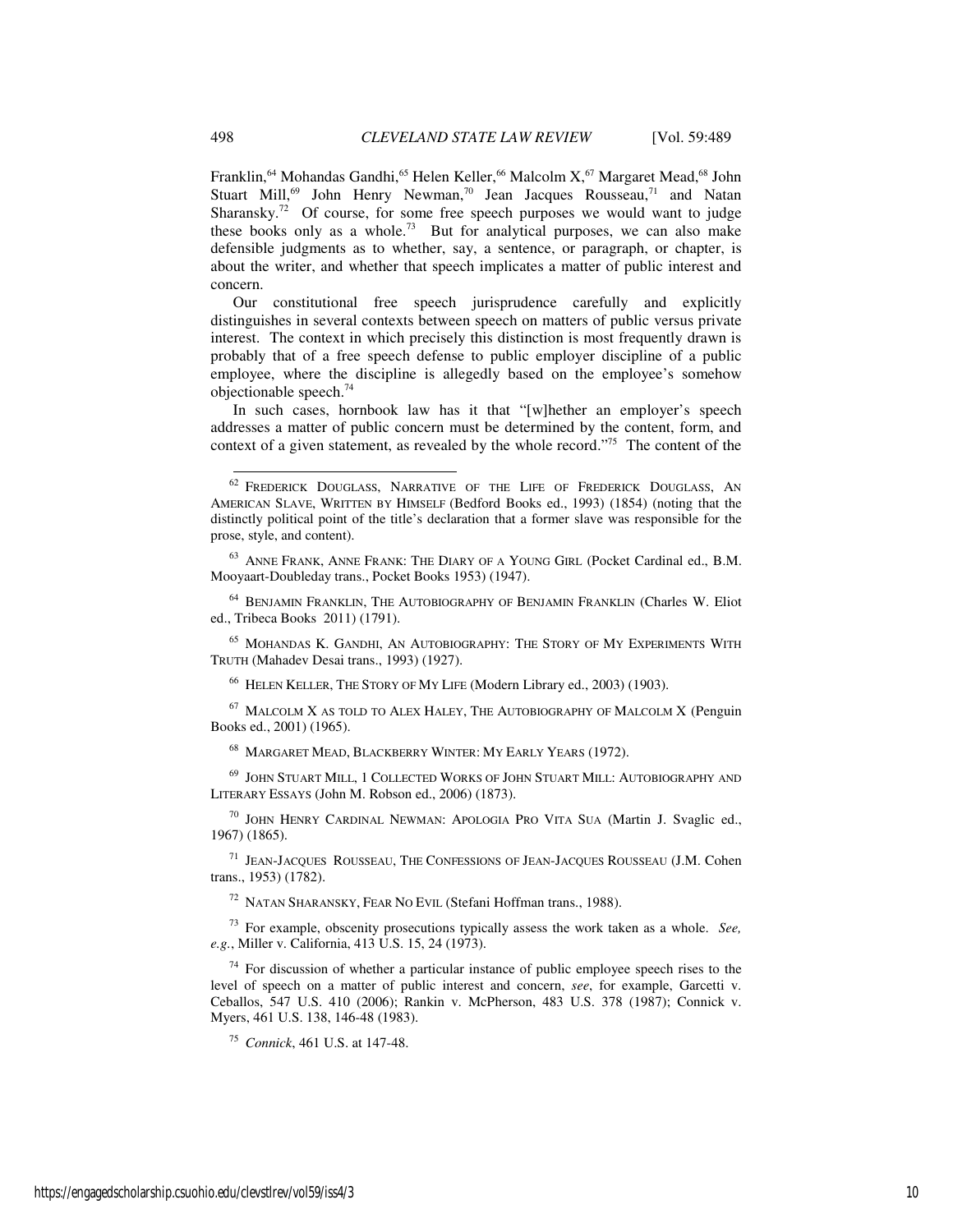speech is often the most important single factor, and it is said that speech addresses a matter of public, rather than of personal or private concern, if it is "of political, social, or other concern to the community."<sup>76</sup>

This distinction is important for our purposes because the Supreme Court has held that "public officials enjoy 'wide latitude'<sup>"77</sup> in responding to public employee speech on matters of merely personal or private concern "without 'intrusive oversight by the judiciary in the name of the First Amendment.'"<sup>78</sup> The idea is roughly that mere personal grievances, without broader public implications, do not generally implicate the most vital and most central concerns of the First Amendment.<sup>79</sup>

The underlying reasoning seems to be that

speech on matters of purely private concern is of less First Amendment concern" because "[t]here is no threat to the free and robust debate of public issues; there is no potential interference with a meaningful dialogue of ideas concerning self-government; and there is no threat of liability causing a reaction of self-censorship by the press."80

Thus in the absence of a "subject of legitimate news interest; that is, a subject of general interest and of value and concern to the public at the time of publication,"<sup>81</sup> the public concern standard is not met and the speech in question does not receive substantial free speech protection.<sup>82</sup>

A number of public employee speech discipline cases collectively provide at least some guidance in applying this schema of two distinct levels of speech protection.<sup>83</sup> Some cases—toward either end of the continuum—are easy and

-

<sup>77</sup> Evans-Marshall v. Bd. of Educ., 624 F.3d 332, 338 (6th Cir. 2010) (quoting *Connick*, 461 U.S. at 146).

<sup>78</sup> *Id.* at 338 (quoting *Connick*, 461 U.S. at 146).

<sup>79</sup> *See, e.g.*, Gorum v. Sessoms, 561 F.3d 179, 187 (3d Cir. 2009) (citing Borden v. Sch. Dist., 523 F.3d 153, 169-70 (3d Cir. 2008)).

<sup>80</sup> *Id.* (quoting the defamation case of Dun & Bradstreet v. Greenmoss Builders, Inc., 472 U.S. 749, 759-60 (1985) (plurality opinion)).

 $81$  City of San Diego v. Roe, 543 U.S. 77, 84 (2004) (per curiam).

<sup>82</sup> *Id.* at 84-85.

<sup>83</sup> *See, e.g.*, Clairmont v. Sound Mental Health, 632 F.3d 1091, 1103-04 (9th Cir. 2011) (showing matters of (inherent) public concern as encompassing governmental functioning, the performance of government agencies, possible government discrimination or civil rights violations, threats to public safety; noting a circuit split on whether all public employee courtroom testimony is (inherently) of public concern regardless of its content; refusing to adopt any precise definition or multi-factor test in this regard; with internally expressed employee grievances as likely outside the category); Dahl v. Rice Cnty., 621 F.3d 740, 744 (8th Cir. 2010) (distinguishing between informing the public of governmental malfeasance and a focus on a supervisor's mere unpleasant demeanor); Gross v. Town of Cicero, 619 F.3d 697, 706 (7th Cir. 2010) (seeking to distinguish between public employment sex discrimination as a likely matter of public concern, and purely personal grievances regarding public employment sexual harassment, which are not within the scope of free speech protection) (citing Seventh Circuit authority); Deutsch v. Jordan, 618 F.3d 1093, 1100 (10th

<sup>76</sup> *Id.* at 146.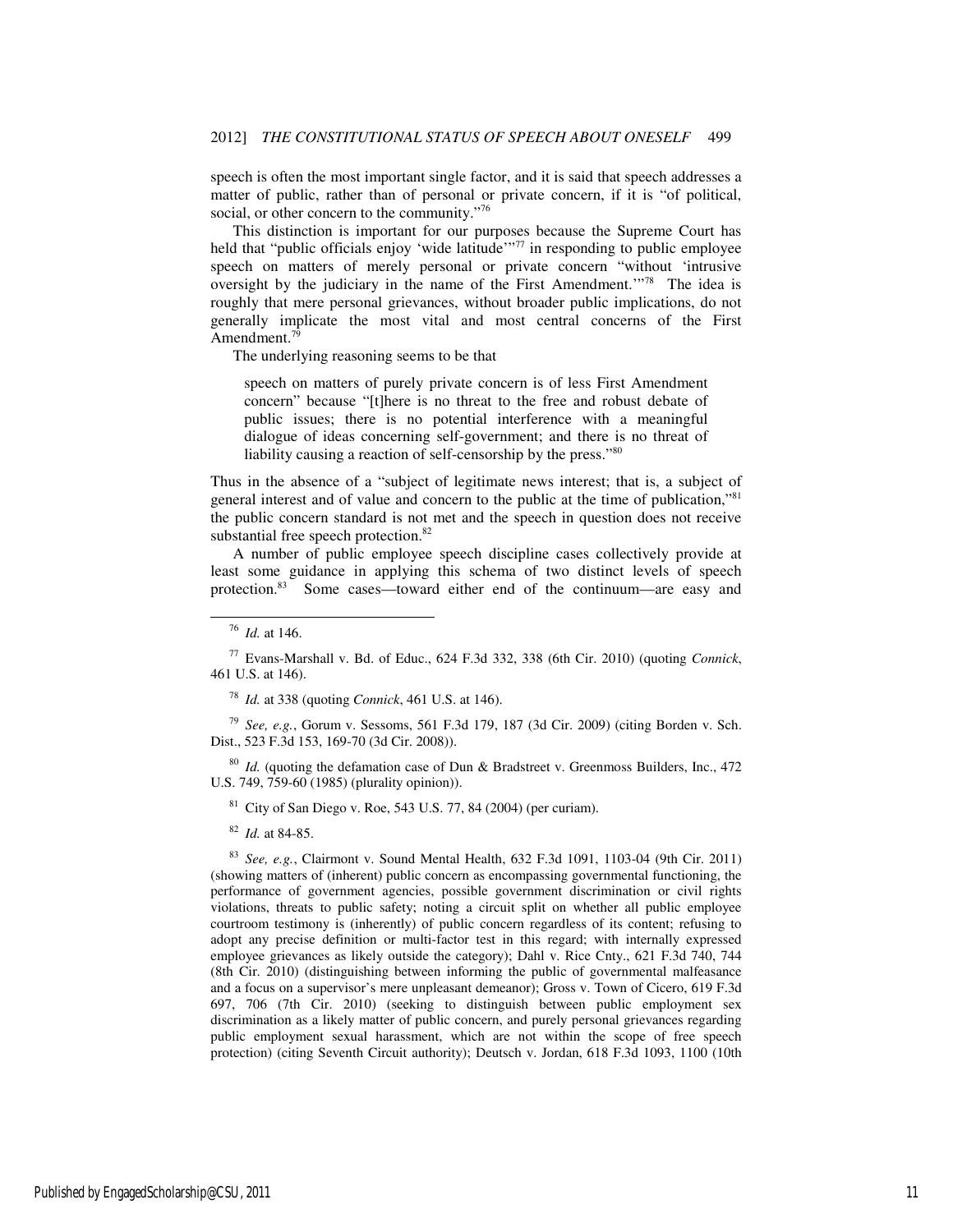uncontroversial. Consider two clear hypothetical examples. A public agency accountant who testifies in court that the mayor is bankrupting the city through a pattern of embezzlement is generally speaking on a matter of public concern. A public university professor's complaint that his office should be slightly nearer to the candy machine is generally not, in the absence of an unusual context.

Of course, there remain indeterminate, middle-ground cases, the number of which should not be underestimated. At least in some instances, whether we judge the speech in question to be on a matter of public concern or not may crucially reflect how we controversially choose to characterize the speech in question. Many workplace grievances that are otherwise merely personal may involve alleged violations of official policy, of binding law, or may involve the waste of public resources.

In such middle-ground cases, we have a reasonable choice between alternative characterizations of the actual speech in question. How we reasonably choose to then describe the subject of the speech may determine the outcome of the case. This point is akin to the well-known problem of choosing among possible levels of verbal generality in a description, as discussed by Professor Mark Tushnet<sup>84</sup> and others.<sup>85</sup>

Let us consider an actual case example. In one case, the plaintiff public school teacher employees asserted that "their complaints involved subjects ranging from the discipline of the students to the legality and desirability of suggested educational programs to other teachers' disregard for school procedures when making schoolrelated decisions . . . . "86 These are clearly characterizations of the school employees' speech, and not "quotations" thereof. It is arguably possible that the school employees' speech in this case was entirely about trivial matters, entirely about publicly important matters, or some mixture of the two.

Once we hear the actual speech in its actual context, we may judge the speech to be easily classifiable as on a matter of public concern, or just as easily classifiable as

<sup>84</sup> *See* MARK TUSHNET, RED, WHITE, AND BLUE: A CRITICAL ANALYSIS OF CONSTITUTIONAL LAW 165 (1988).

<sup>85</sup> *See, e.g.*, the debate between Justices Scalia and Brennan in Michael H. v. Gerald D., 491 U.S. 110 (1989); Laurence H. Tribe & Michael C. Dorf, *Levels of Generality in the Definition of Rights*, 57 U. CHI. L. REV. 1057 (1990).

<sup>86</sup> Leary v. Daeschner, 349 F.3d 888, 899 (6th Cir. 2003).

 $\overline{a}$ 

Cir. 2010) ("[S]peech which discloses any evidence of corruption, impropriety, or other malfeasance on the part of city officials clearly concerns matters of public import.") (quoting Dill v. City of Edmond, 155 F.3d 1193, 1202 (10th Cir. 1998)) (showing that symmetrically judging that speech alleging and speech defending against allegations of official misconduct ordinarily amount to speech on a matter of public interest); *Dill*, 155 F.3d at 1099 n.1 (noting the circuit split on whether public employee trial testimony is per se on a matter of public concern); LeFande v. District of Columbia, 613 F.3d 1155, 1158-60 (D.C. Cir. 2010) (discussing the crucial *Connick*, 461 U.S. 138, case in some detail; speech on mere officer morale, employee "beef," and public employee "misbehavior" as not rising to the level of a matter of public concern); Brownfield v. City of Yakima, 612 F.3d 1140, 1147-48 (9th Cir. 2010) ("internal power struggles within the workplace" and "the minutiae of workplace grievances" as outside the scope of (speech on) matters of public concern); Anthoine v. North Cent. Counties Consortium, 605 F.3d 740, 748-49 (9th Cir. 2010) (showing a "report regarding the agency's failure to comply with its legal obligations" as clearly speech on a matter of public concern); Cockrel v. Shelby Cnty. Sch. Dist., 270 F.3d 1036, 1050-51 (6th Cir. 2001) (discussing and applying *Connick*, 461 U.S. 138).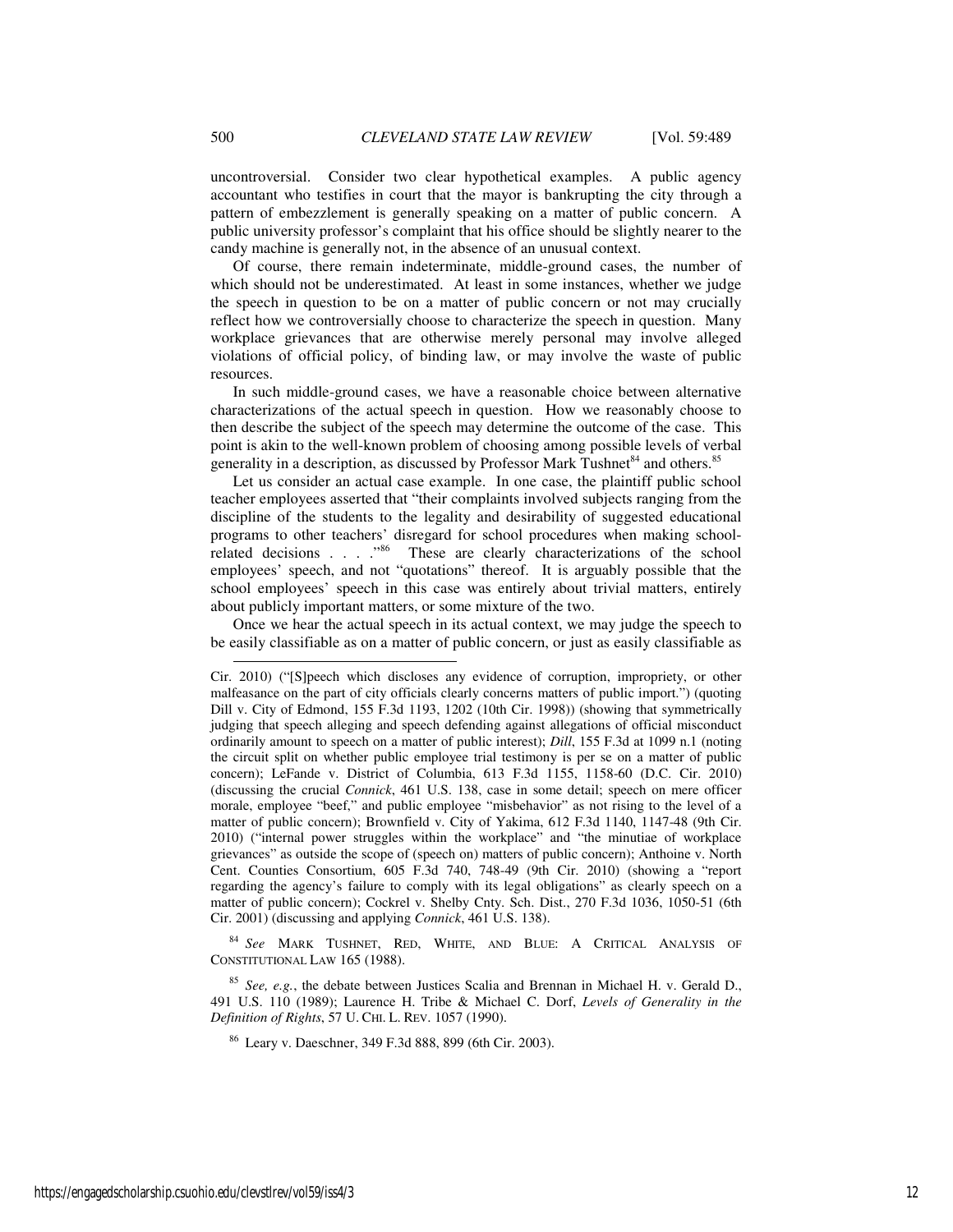on a matter of personal or private concern. Even in the closer middle ground cases, though, it may still be possible to make some reasonable progress in fairly classifying the speech in question.<sup>87</sup>

Taken as a whole, the public employee speech cases show that the basic distinction upon which Chief Judge Kozinski himself and others rely—between something like political or public interest-oriented speech and speech narrowly about oneself or one's personal concerns—is often reasonably manageable, with the courts generally according far less free speech protection to the latter sort of speech.<sup>88</sup>

A similar matter of public concern/matter of personal concern distinction is, we might emphasize, also employed in a number of the defamation cases,<sup>89</sup> and in other free speech contexts,<sup>90</sup> all to a similar effect, as Judge Kozinski himself<sup>91</sup> has elsewhere recognized.<sup>92</sup> In these contexts, too, speech about matters of personal but not public interest receives substantially less First Amendment protection.

We are, however, not yet in a position to conclude that on the normative merits, speech about oneself that does not also address a matter of public concern nevertheless should or should not receive free speech protection akin to that of political speech. On that normative question, we provide further perspective below.

<sup>90</sup> *See*, in particular, the widely discussed military funeral protest case of Snyder v. Phelps, 131 S. Ct. 1207, 1215-17 (2011) ("[W]here matters of purely private significance are at issue, First Amendment protections are often less rigorous.") (citing Hustler Magazine, Inc. v. Falwell, 485 U.S. 46, 56 (1988)); *Snyder*, 131 S. Ct. at 1215 ("[R]estricting speech on purely private matters does not implicate the same constitutional concerns as limiting speech on matters of public interest.") (citing *Dun & Bradstreet*, 472 U.S. at 760, 762).

<sup>91</sup> *See* Hart v. Massanari, 226 F.3d 1155, 1170 n.25 (9th Cir. 2001) (Kozinski, J., discussing the *Dun & Bradstreet* case in this context).

<sup>92</sup> For critical discussion of this distinction in the constitutional defamation context, *see* Stephen J. Mattingly, *Drawing a Dangerous Line: Why the Public Concern Test in the Constitutional Law of Defamation Is Harmful to the First Amendment and What Courts Should Do About It*, 47 LOUISVILLE L. REV. 739 (2009); Nat Stern, *Private Concerns of Private Plaintiffs: Revisiting a Problematic Defamation Category*, 65 MO. L. REV. 597 (2000).

<sup>87</sup> *See* R. George Wright, *Speech on Matters of Public Interest and Concern*, 37 DEPAUL L. REV. 27 (1987). The suggestion here is to ask, in a close case, about the various costs the speaker would realistically have faced if the speaker had sought to re-formulate the speech, or change the context of the speech, so as to make the speech significantly more clearly on a matter of public interest. *See id.* For one alternative approach, *see* Karin B. Hoppmann, Note, *Concern With Public Concern: Toward a Better Definition of the Pickering/Connick Threshold Test*, 50 VAND. L. REV. 993 (1997).

<sup>88</sup> *See* cases cited *supra* notes 77-83 and accompanying text.

<sup>89</sup> *See, e.g.*, the plurality and (more skeptical) dissenting opinions in the defamation case of Dun & Bradstreet v. Greenmoss Builders, Inc., 472 U.S. 749, 774 (1985); Chandok v. Klessig, 632 F.3d 803, 814 (2d Cir. 2011) ("In *Dun & Bradstreet* the Court noted that speech on matters that are of purely private concern is of less First Amendment importance."); TMJ Implants, Inc. v. Aetna, Inc., 498 F.3d 1175, 1185 (10th Cir. 2007).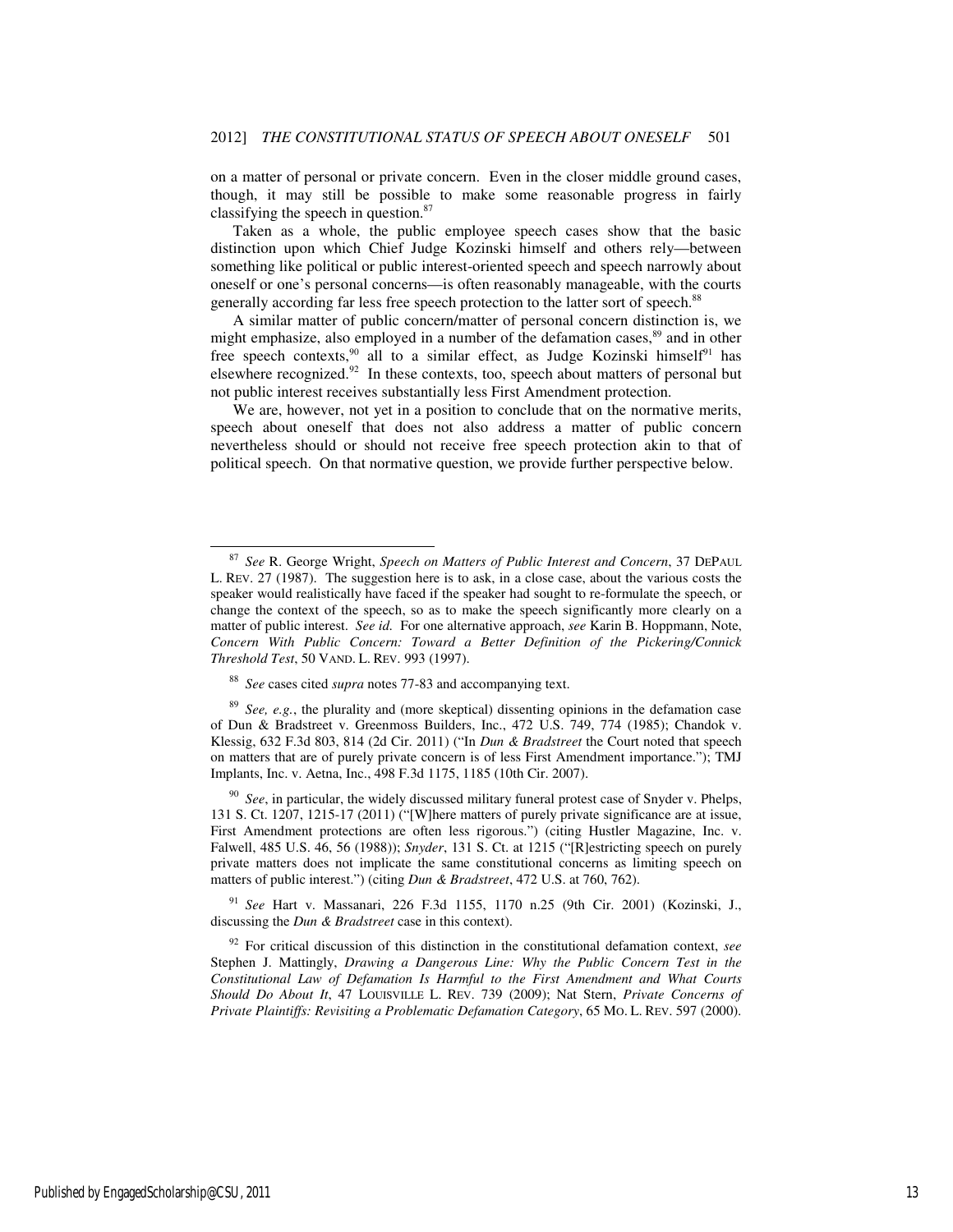#### IV. THE SELF, AUTONOMY, SELF-REALIZATION AND FREEDOM OF SPEECH

The traditional idea of the self has had enthusiastic advocates.<sup>93</sup> But especially of late, the very idea of the self has taken a battering.<sup>94</sup> Some familiar conceptions of the self are still defended,<sup>95</sup> though, and for our purposes, we need take no issue with Judge Kozinski's reliance on the idea of the self<sup>96</sup> as a topic of speech. We assume that Judge Kozinski and others are using the idea of the self in some familiar sense, in which the self is in crucial respects deeply social.<sup>97</sup> To entirely abandon the idea

<sup>94</sup> *See, e.g.*, DANIEL DENNETT, *Conditions of Personhood*, *in* THE IDENTITIES OF PERSONS 175, 175 (Amelia Oksenberg Rorty ed., 1976) ("In the end we may come to realize that the concept of a person [perhaps distinguishable from a 'self'] is incoherent and obsolete."); RAYMOND MARTIN & JOHN BARRESI, THE RISE AND FALL OF SOUL AND SELF: AN INTELLECTUAL HISTORY OF PERSONAL IDENTITY 297 (2006) (showing that recently, "[P]sychologists and cultural theorists not only demoted the self, but dismantled it as a unitary object of study."); GALEN STRAWSON, *The Self*, *in* PERSONAL IDENTITY 335, 359 (Raymond Martin & John Barresi eds., 2003) ("[T]he basic form of our consciousness is that of a gappy series of eruptions of consciousness from a substrate of apparent non-consciousness."); STRAWSON, *supra* at 340 ("[P]erhaps the so-called self is just the human being incompletely grasped and illegitimately spiritualized."); CHARLES TALIAFERRO, *The Soul of the Matter*, *in* THE SOUL HYPOTHESIS: INVESTIGATIONS INTO THE EXISTENCE OF THE SOUL 26, 33 (Mark C. Baker & Stewart Goetz eds., 2011) (citing DENNETT, *supra*, as arguing that there is no inner self, as opposed to "multiple parallel processes," and that the 'self' is merely a useful abstraction, vaguely like a "center of narrative gravity").

<sup>95</sup> Even Professor Galen Strawson concedes that "all languages have words which lend themselves naturally to playing the role that 'the self' plays in English, however murky that role may be . . . It has a natural use in religious, philosophical, and psychological contexts, which are very natural contexts of discussion for human beings." STRAWSON, *supra* note 94, at 336. *See also* JERROLD SEIGEL, THE IDEA OF THE SELF: THOUGHT AND EXPERIENCE IN WESTERN EUROPE SINCE THE SEVENTEENTH CENTURY 3 (reprint ed., 2005) ("By 'self' we commonly mean the particular being any person is . . . [distinguishes one being from another,] draws the parts of our existence together, persists through changes, or opens the way to becoming who we might or should be."); RICHARD SORABJI, SELF: ANCIENT AND MODERN INSIGHTS ABOUT INDIVIDUALITY, LIFE, AND DEATH 4 (2006) ("There has been much opposition to the idea of the self, but often the opposition turns out to be a particular philosophical idea of self as something disembodied and undetectable, like a soul or a Cartesian ego. But this is only one conception of the self."); SORABJI, *supra*, at 17 (discussing further the opposition to the idea of the self). For some fascinating debates on the self, see THE WANING OF MATERIALISM (Robert C. Koons & George Bealer eds., 2010).

<sup>96</sup> *See* United States v. Alvarez, 638 F.3d 666, 674 (Kozinski, C.J., concurring in the denial of rehearing en banc).

<sup>97</sup> *See* SEIGEL, *supra* note 95, at 4 (noting the modern emphasis on the sociality of the self through language systems, "communities, nations, classes, or cultures"); CHRISTIAN SMITH, WHAT IS A PERSON?: RETHINKING HUMANITY, SOCIAL LIFE, AND THE MORAL GOOD FROM THE PERSON UP (2010). *See also supra* note 11 and accompanying text.

<sup>93</sup> *See, e.g.*, RALPH WALDO EMERSON, SELF-RELIANCE (1841), *available at* http://www.bartleby.com/5/104.html; GEORG SIMMEL, FREEDOM AND THE INDIVIDUAL: ON INDIVIDUALITY AND SOCIAL FORMS 217 (Donald L. Levine ed., Richard P. Albares trans., 1971) (1957) (describing the development of the themes of modern individuality and freedom from the time of the Italian Renaissance); CHARLES TAYLOR, SOURCES OF THE SELF: THE MAKING OF THE MODERN IDENTITY 368-69 (1989).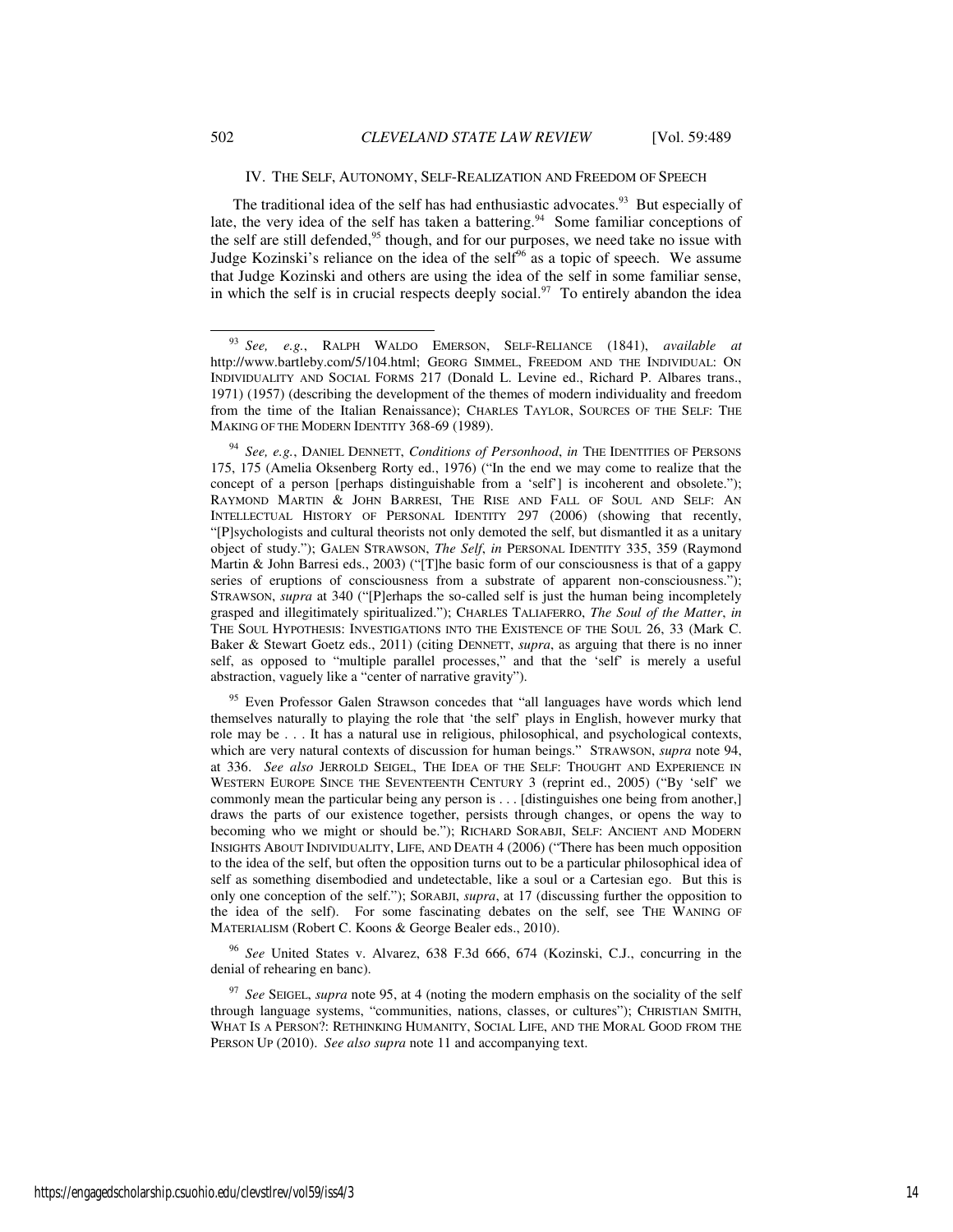of the self in this familiar social sense would actually seem to require a revolution in thought and practice. $98$  In any event, we will take no issue with Judge Kozinski's usage. Like Judge Kozinski, we shall treat speech about public issues as overlapping with, but not inherent in, speech that is about oneself. Some speech about oneself will thus not (also) be about public or political matters.

Let us focus then, with Judge Kozinski, on non-political, non-public interestfocused speech about oneself. Does such speech, on the merits, deserve stringent free speech protection akin to that of political or public interest-focused speech? The most obvious way to address such a question would be to ask to what extent a given kind of speech tends to promote the basic purposes of constitutionally protecting speech in the first place. By consensus, the basic purposes of special protection for speech in general focus on the pursuit of truth of one sort or another,<sup>99</sup> promoting and maintaining a functioning democracy,<sup>100</sup> and some form of autonomy or personal self-realization.<sup>101</sup>

On this sensible approach, the case for protecting speech that is about oneself, but without implicating any matter of public concern, as on par with political speech seems extremely doubtful. To begin with, speech about oneself not also implicating any public concern can, in the usual course, hardly promote or contribute to democratic government as directly as most political speech does. On the other hand, some personal speech can, through an unintended logical or causal chain, nevertheless inspire political thoughts in a listener.<sup>102</sup> But for that matter, so can entirely unprotected speech, such as obscenity,<sup>103</sup> or actions that are not even symbolic speech.<sup>104</sup> Some political speech might actually tend in practice, if not intention, to undermine, rather than promote, democracy.<sup>105</sup> But we do not typically

- <sup>99</sup> *See supra* note 39 and accompanying text.
- <sup>100</sup> *See supra* note 39 and accompanying text.
- <sup>101</sup> *See supra* note 39 and accompanying text.
- $102$  Roughly as a glorious sunrise might prompt a renewed personal or political optimism.
- <sup>103</sup> *See, e.g.*, Miller v. California, 413 U.S. 15 (1973).

<sup>&</sup>lt;sup>98</sup> For the practical robustness and importance of some distinction between self and other, *see, e.g.*, MARTIN & BARRESI, *supra* note 94, at 304 ("whether or not, in theory, persons or selves persist through changes, in practice, they do; lenders still expect debtors to repay their debts and debtors are still obligated to repay them") (or if not, we at least have some idea of who has filed for bankruptcy and who has not). At least one major philosopher, however, has argued that deflating familiar ideas of the self and of personal identity could be manageable. *See* DEREK PARFIT, REASONS AND PERSONS 281 (1984) ("My death will break the more direct relations between my present experiences and future experiences, but it will not break certain other relations . . . Instead of saying 'I shall be dead,' I should say, 'There will be no future experiences that will be related, in certain ways, to these present experiences.'").

<sup>104</sup> For discussion of what does or does not amount to speech, *see* R. George Wright, *What Counts as "Speech" in the First Place?: Determining the Scope of the Free Speech Clause*, 37 PEPP. L. REV. 1217 (2010).

<sup>&</sup>lt;sup>105</sup> Provoking a frenzied mob to political violence might, in limited cases, fall into this category. Much of the first half of the twentieth century's free speech law embraces similar restrictions. *But see* the "heckler's veto" free speech case of Terminiello v. Chicago, 339 U.S. 1 (1949).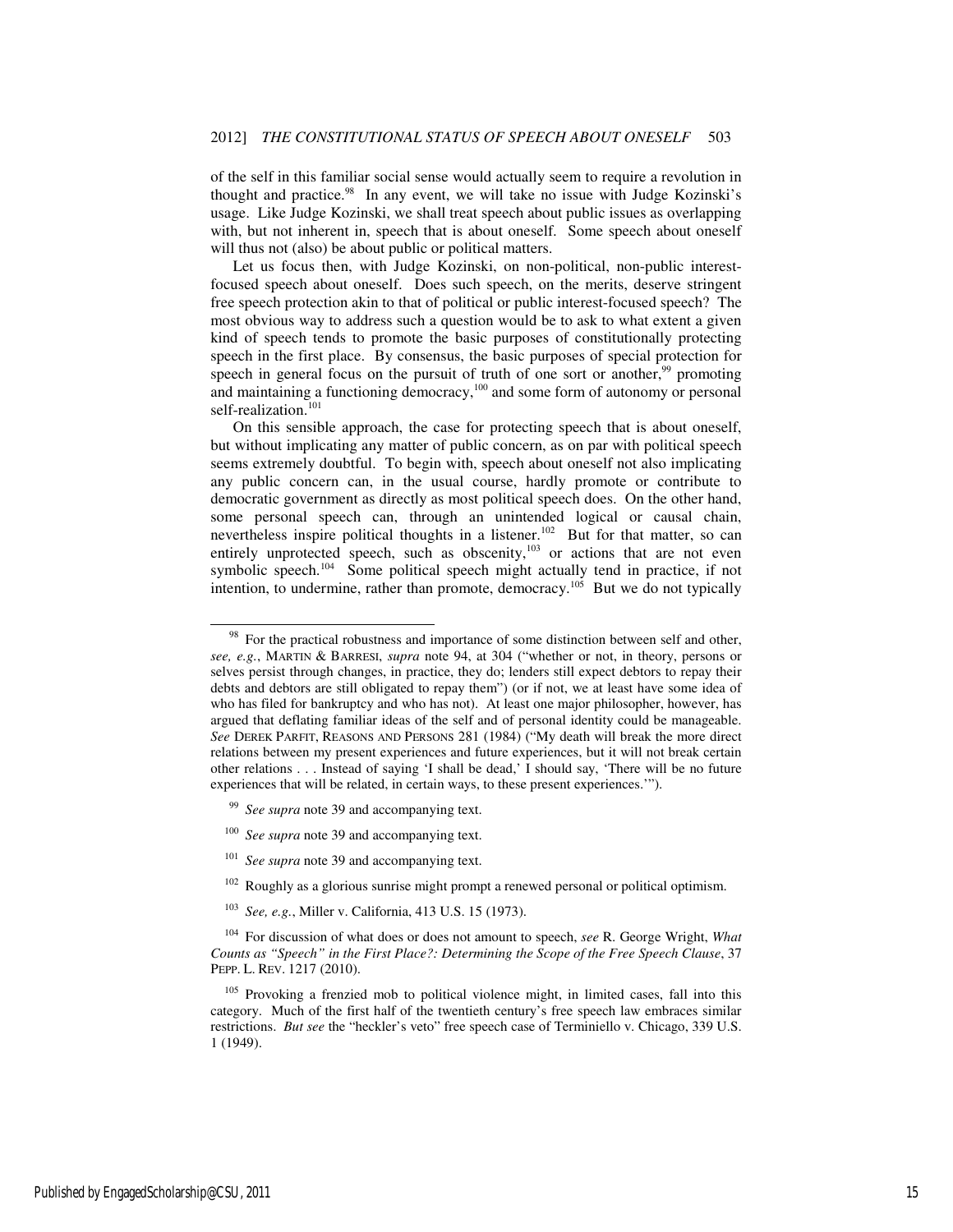trust the legislatures and executive to thus characterize particular instances of political speech and to therefore provide only lesser constitutional protection for such speech, except in extreme cases.<sup>106</sup>

What, though, if we instead consider the alternative basic free speech value of promoting the search for truth? Would speech about oneself seem distinctly valuable in that context? There are more possible kinds of truths to be pursued than truth just in the political realm. One might well argue that there can be truths of psychology,<sup>107</sup> philosophy,<sup>108</sup> literature,<sup>109</sup> or science in general, and that speech about the speaker can at least occasionally claim to make contributions in these respects.<sup>110</sup>

We have no objection to the idea that some speech that is about oneself may also be intended to promote the search for truth in any of several broader fields. We may think of Augustine's Confessions,<sup>111</sup> in part, as Augustine speaking about himself. But it would hardly be fair to assume that those portions of the Confessions cannot also be intended to tell us anything arguably true about the culture or even the human personality more broadly.

The main response, though, should again be that the law can simply protect, to whatever appropriate degree, speech that is intended to make a contribution to the search for truth as the law understands that search. Some speech that is about oneself may qualify, but much will not. There is again no reason to focus on the broad category of speech that is about oneself, and to uniformly exalt its constitutional status, overall, to one akin to political or public concern speech.

Thus far, then, we have seen no convincing reason to ignore the basic insight that speech about oneself is often no more than that, and can hardly claim to be seeking to advance any of the consensual basic free speech values.<sup>112</sup> But the most interesting argument for exalted protection for speech about oneself has not yet been

<sup>109</sup> For an example of speech about the self constituting a literary contribution, *see*, for example, 1 MARCEL PROUST, SWANN'S WAY (D.J. Enright rev. ed., C.K. Scott Moncrieff & Terence Kilmartin trans., Random House 1992) (1981). Several of the more political autobiographies cited *supra* notes 58-72 could also be credited with distinct literary value. For how a court assesses the rather different idea of "serious" such value in an allegedly "obscene" work, *see* Pope v. Illinois, 481 U.S. 497 (1987).

<sup>110</sup> This is not to suggest that the speech about oneself is genuinely equally likely to also constitute an arguable contribution to the search for truths about each of these various areas.

<sup>111</sup> SAINT AUGUSTINE, CONFESSIONS (Oxford World Classics ed., Henry Chadwick trans., 1998).

<sup>112</sup> *See supra* text accompanying notes 99-101.

<sup>106</sup> *See, e.g.*, Brandenburg v. Ohio, 395 U.S. 444 (1969) (rather stringently protecting even potentially dangerous political speech); 281 Care Comm. v. Arneson, 638 F.3d 621, 635 (8th Cir. 2011) (stating that even false electoral speech is protected by a strict scrutiny test).

 $107$  It is occasionally possible to better understand some aspects of human psychology by careful introspection, and reporting what we have discovered of ourselves.

<sup>&</sup>lt;sup>108</sup> Similarly, some might argue that philosophy of mind, epistemology, and the truth of the idea of free will can be pursued in autobiographical terms, by experiencing and then seeking to speak truly about the experiences of the self. But for one skeptical view among many, see the observations of Professor Richard Rorty in RICHARD RORTY & PASCAL ENGEL, WHAT'S THE USE OF TRUTH? (William McCuaig trans., 2007).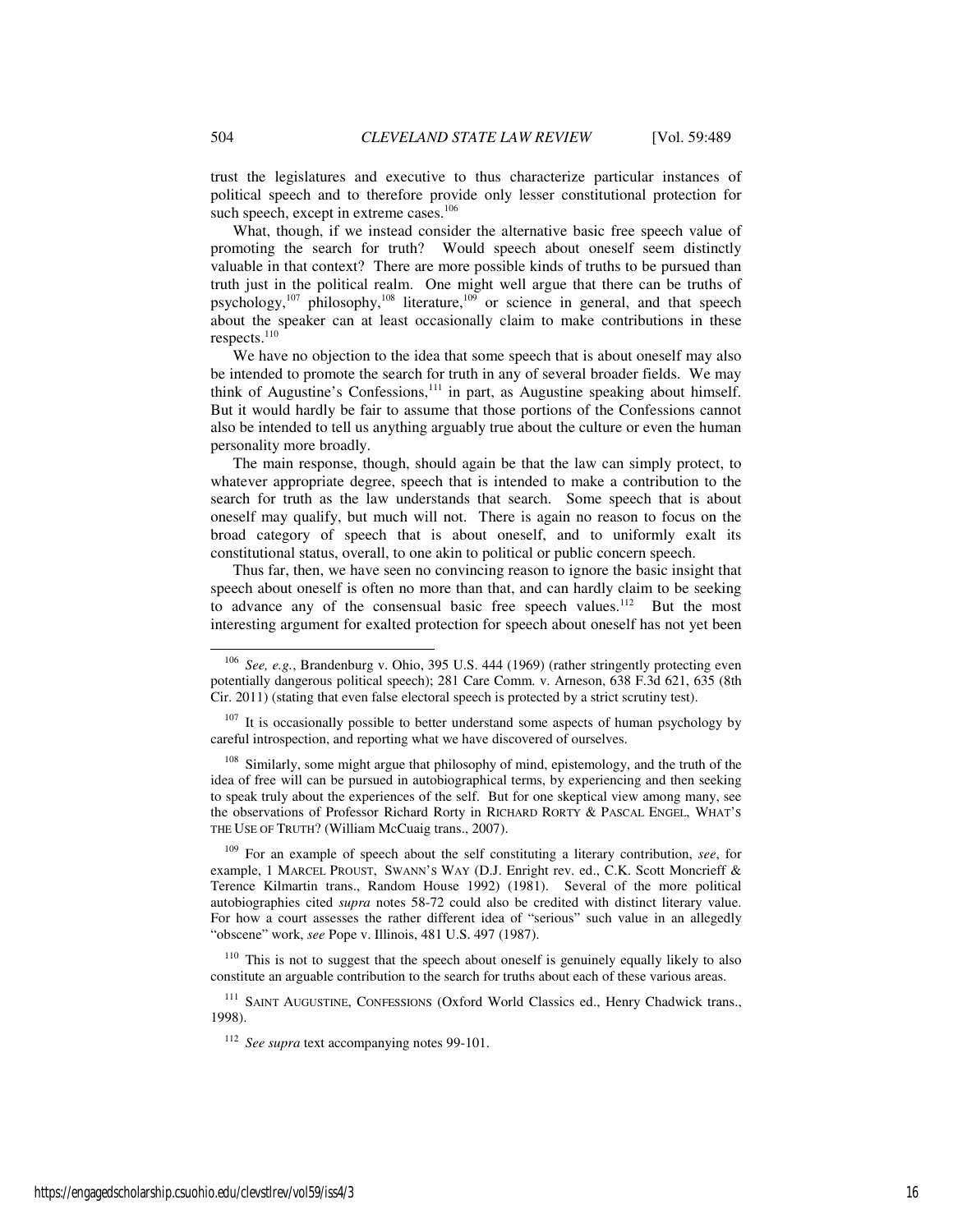addressed. It is often suggested that one of the basic purposes of free speech protection is to promote personal autonomy or self-realization, however understood.<sup>113</sup> Given the emphasis therein on the self and on the person, doesn't this autonomy or self-realization-focused approach hold some promise for constitutionally elevating speech about oneself generally?

As it turns out, though, matters are not so simple. The relevant ideas of autonomy and self-realization have been and remain murky, if not contested.<sup>114</sup> While some conceptions of promoting autonomy and self-realization do seem to help the Kozinski argument, other conceptions do not, in that there is again only a limited overlap between speech about oneself and clearly important senses of autonomy and self-realization.

If we consider what has been said historically about autonomy and selfrealization, we find a variety of meanings.<sup>115</sup> In one sense of the term 'autonomous,' we can link the autonomous self to a reasonable self,<sup>116</sup> a higher self,<sup>117</sup> a real self,<sup>118</sup> an ideal self,<sup>119</sup> or to a self that displays self-mastery<sup>120</sup> as opposed to bondage to immediate impulse.<sup>121</sup> Thus in Rousseau's classic phrase describing positive or moral freedom, "to be governed by appetite alone is slavery, while obedience to a law one prescribes to oneself is freedom."<sup>122</sup>

<sup>115</sup> *See* DWORKIN, *supra* note 114, at 6 (regarding the term 'autonomy': "[i]t is very unlikely that there is a core meaning which underlies all of these various uses of the term"); John Christman, *Saving Positive Freedom*, 31 POL. THEORY 79, 87 (2005) ("Autonomy is defined in various ways.").

<sup>116</sup> *See* BERLIN, *supra* note 114, at 179.

<sup>117</sup> *Id.*

- <sup>118</sup> *Id.*
- <sup>119</sup> *Id.*
- <sup>120</sup> *Id.*
- <sup>121</sup> *Id.*

<sup>&</sup>lt;sup>113</sup> *See supra* note 39 and accompanying text.

<sup>114</sup> *See, e.g.*, ISAIAH BERLIN, *Two Concepts of Liberty*, *in* LIBERTY 166, 179 (Henry Hardy ed., 2002); GERALD DWORKIN, THE THEORY AND PRACTICE OF AUTONOMY 6 (1988); T.H. GREEN, THE POLITICAL THEORY OF T.H. GREEN 52 (John R. Rodman ed., 1964) (1881) (referncing on T.H. Green's work, *see* DAVID O. BRINK, PERFECTIONISM AND THE COMMON GOOD: THEMES IN THE PHILOSOPHY OF T.H. GREEN (2003); Avital Shimony, *Beyond Negative and Positive Freedom: T.H. Green's View of Freedom*, 21 POL. THEORY 28 (1993)); Ian Carter, *Positive and Negative Liberty*, STANFORD ENCYCLOPEDIA OF PHILOSOPHY (October 8, 2007) *available at*, http://plato.stanford.edu/entries/liberty-positive-negative; John N. Gray, *On Negative and Positive Liberty*, 28 POL. STUD. 507 (1978); Gerald C. MacCallum, Jr., *Negative and Positive Freedom*, 76 PHIL. REV. 312 (1967); Charles Taylor, *What's Wrong With Negative Liberty?*, *in* PHILOSOPHY AND THE HUMAN SCIENCES, 2 PHIL. PAPERS 211 (1985).

<sup>&</sup>lt;sup>122</sup> JEAN JACQUES ROUSSEAU, THE SOCIAL CONTRACT, bk. I, ch. 8, at 65 (Maurice Cranston trans., 1968) (1762).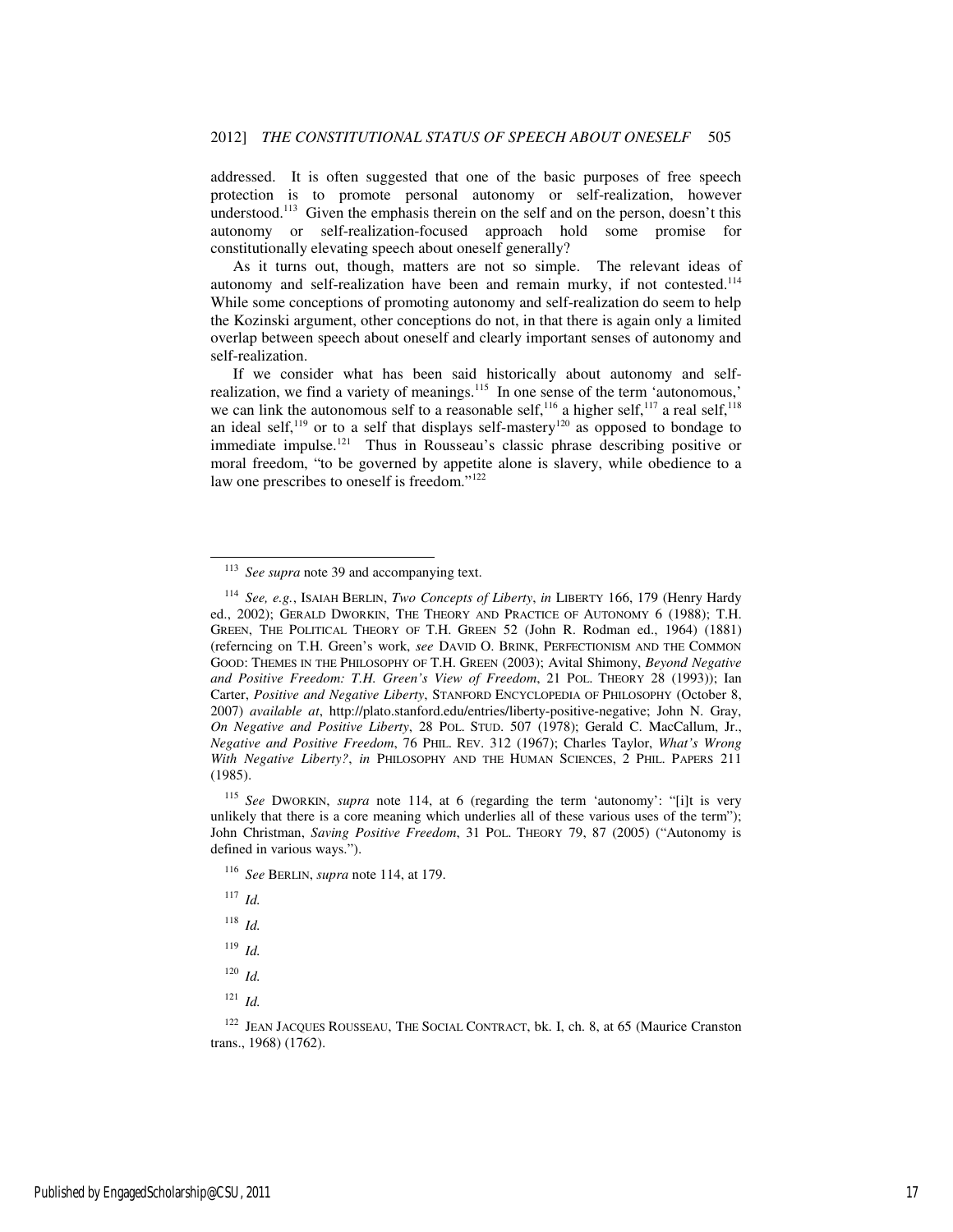Of course, appeals to a self that is supposedly higher, truer, or more authentic than the merely empirical or subjective self are subject to monumental abuse.<sup>123</sup> There are sound reasons to limit reliance on the idea of a higher and better self, as determined by the powerful, when we establish the meaning and aim of autonomy. We could reduce the risk of abuse by following John Stuart Mill in thinking of liberty, with some careful qualifications, in terms of "doing as we like."<sup>124</sup>

But even Mill himself thinks of liberty and autonomy in terms well beyond one being socially unhindered in doing as one likes. How did we come to have the 'likes' we do? Freely? Mill contrasts the role of reason, as distinct from passing desires, in assessing our progress and development.<sup>125</sup> Freedom and diversity are necessary for the sake of "the highest and most harmonious development of [the person's] powers to a complete and consistent whole."<sup>126</sup> This cannot be reduced to merely doing as one likes, however one's desires were generated and molded.

When Mill compares the circumstances of two persons, he does not focus entirely on their respective degrees of subjective satisfaction, or even on the degree to which both persons are doing as they like.<sup>127</sup> Famously, Mill argues instead that it is "better to be Socrates dissatisfied than a fool satisfied."<sup>128</sup> Persons "addicted" to lower pleasures, rather than choosing deliberately and autonomously between higher and lower pleasures, may disagree, but Mill finds their claims unconvincing.<sup>129</sup>

Mill's line of thought on this sense of freedom and autonomy or self-realization is then elaborated by T.H. Green. Green bluntly declares that "the mere enabling [of] a man to do as he likes, is in itself no contribution to true freedom."<sup>130</sup> A bit more expansively, Green argues that:

[W]e measure the progress of a society by . . . the increasing development and exercise on the whole of those powers of contributing to social good with which we believe the members of society to be endowed; in short, by

j

<sup>&</sup>lt;sup>123</sup> *See generally* 2 KARL POPPER, THE OPEN SOCIETY AND ITS ENEMIES (5th rev. ed., 1971); J.L. TALMON, THE ORIGINS OF TOTALITARIAN DEMOCRACY (1952).

<sup>124</sup> JOHN STUART MILL, ON LIBERTY 71 (Gertrude Himmelfarb ed., 1974) (1859). Mill goes on to qualify this definition, but without immediately raising the question of whether liberty or its opposite could be involved in the various ways in which we may come to like some of the things we do.

<sup>125</sup> *See id.* at 121.

<sup>&</sup>lt;sup>126</sup> *Id.* (citing Wilhelm von Humboldt, THE SPHERE AND DUTIES OF GOVERNMENT (1852), *reprinted in* THE LIMITS OF STATE ACTION 11-13 (J.W. Burrow, ed., Cambridge, 1969)).

<sup>127</sup> *Compare id. with* JOHN STUART MILL, UTILITARIANISM ch. 2 (1863), *available at* http://www.utilitarianism.com/mill2.htm.

<sup>&</sup>lt;sup>128</sup> MILL, *supra* note 127 (going on to argue for the addictiveness, under particular circumstances, of lower pleasures, a view that is easily restateable in terms of autonomy).

<sup>&</sup>lt;sup>129</sup> See id. Compare the judgment of Mill's near contemporary, MATTHEW ARNOLD, CULTURE AND ANARCHY: AN ESSAY IN POLITICAL AND SOCIAL CRITICISM ch. 2, at 51 (1869), *available at* http://www.victorianweb.org/authors/arnold/writings/2.html ("[C]ulture is, or ought to be, the study and pursuit of perfection.").

<sup>130</sup> GREEN, *supra* note 114.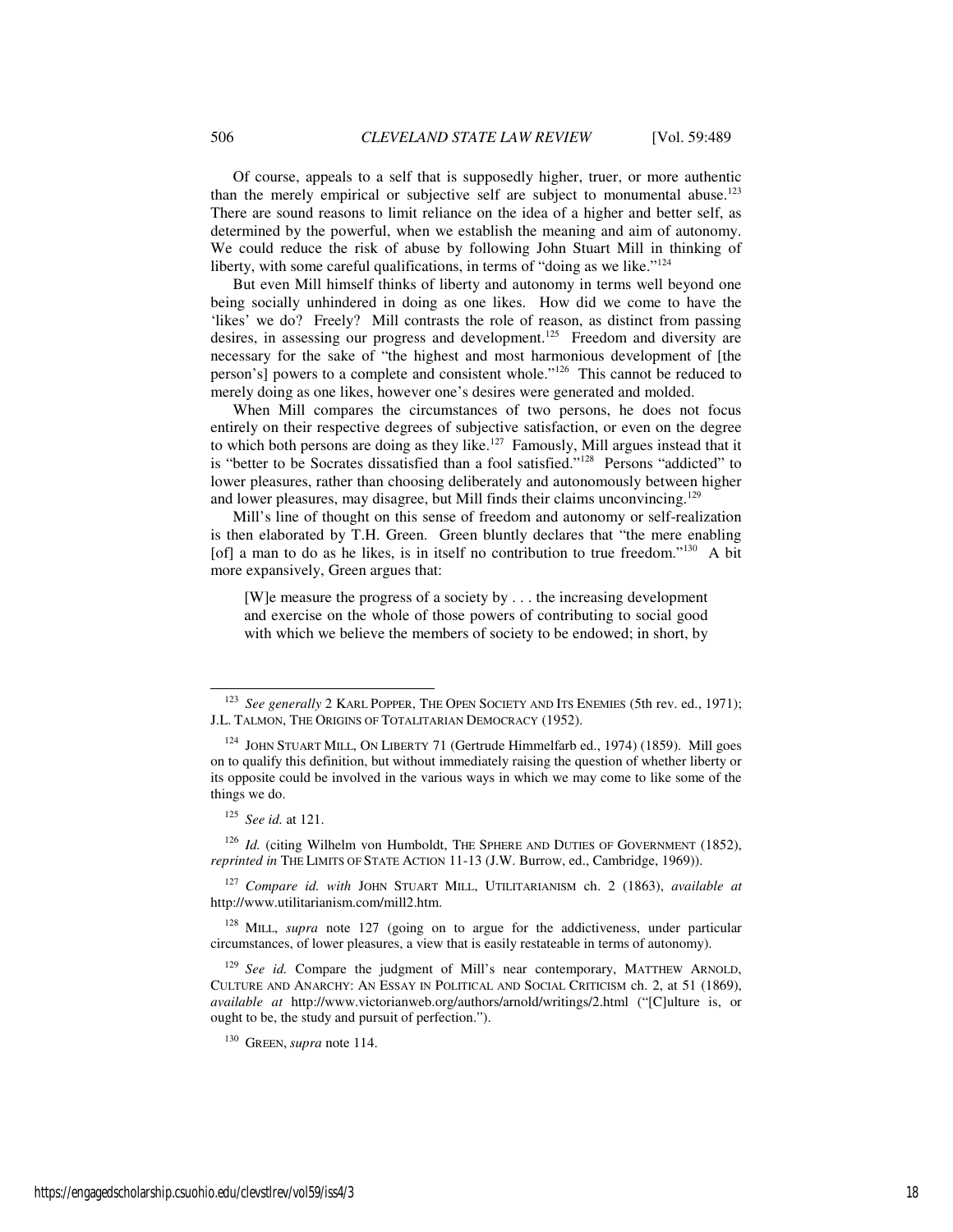the greater power on the part of the citizens as a body to make the most and best of themselves.<sup>131</sup>

Green thus follows Mill in emphasizing genuinely developmental self-realization rather than merely speaking or acting as one likes as the crucial point of freedom. Not all speech about oneself promotes or seeks in the slightest to promote selfrealization or autonomy in this sense.

Let us briefly recapitulate. If we are to follow Judge Kozinski and others in according the strongest general level of free speech protection to speech that is about oneself, we will want to be able to point to some consensually important basic free speech goal or purpose we can distinctively promote by doing so. We have found, however, that the courts often distinguish between, and decline to attribute equal constitutional value to, speech that is, or is not, about a matter of public concern. We have seen that some speech about oneself can be political, or on a matter of public concern. But much speech about oneself, we concluded, does not fall into this latter category. Such speech is typically not intended by its speaker as even in part a contribution to discussion of self-government, democracy, or any particular public issue. Nor is such speech about the self typically intended to contribute to the pursuit of truth in any recognized general cultural realm.

It is also contestable whether speech about oneself, but not also about any public concern, generally advances the free speech value of autonomy in arguably the most important and valuable sense of 'autonomy.' Speaking merely of oneself, apart from any matter of public concern, doubtless advances the speaker's autonomy in the sense of speaking, or otherwise acting, just as one may care, for whatever reason, to speak. One thus wishes to, and does, speak merely about oneself. But speaking of oneself, again, only partially overlaps with, and often does not encompass, autonomy in the sense of recognizable self-realization, or promoting one's arguably highest and best self.<sup>132</sup>

This is of course not to suggest that speech about oneself that does not even seek to promote the speaker's flourishing is of no value at all, or, even more dramatically, that governments should commonly intervene, perhaps coercively, when persons speak in ways that do not promote their flourishing. That would of course be intolerable and counterproductive, if not totalitarian.<sup>133</sup> But that does not mean that speaking about oneself in, for example, concededly trivial ways deserves essentially the same degree of first amendment protection as political speech. It is obviously inappropriate for the government to regulate most trivial speech, but that hardly

 $131$  *Id.* 

<sup>&</sup>lt;sup>132</sup> Provocatively, the psychologist Abraham Maslow argued, at least preliminarily, that persons otherwise evaluated as highly realized or "self-actualized" tend to focus on problems outside of themselves rather than on themselves, and in this sense they tend to be "problemcentered rather than ego-centered." ABRAHAM H. MASLOW, MOTIVATION AND PERSONALITY 159 (2d ed., 1970).

<sup>133</sup> Relatedly, for the free speech status of what has been called "casual chit-chat," *see* Trejo v. Shoben, 319 F.3d 878, 887 (7th Cir. 2003); Swank v. Smart, 889 F.2d 1247, 1251-53 (7th Cir. 1990) (showing that Judge Posner recognizing that government attempts to regulate even admittedly trivial speech could raise a host of constitutional issues beyond the First Amendment). *See also* LeFande v. District of Columbia, 613 F.3d 1155,1162; Contreras v. City of Chicago, 920 F. Supp. 1370, 1388 (N.D. Ill. 1996).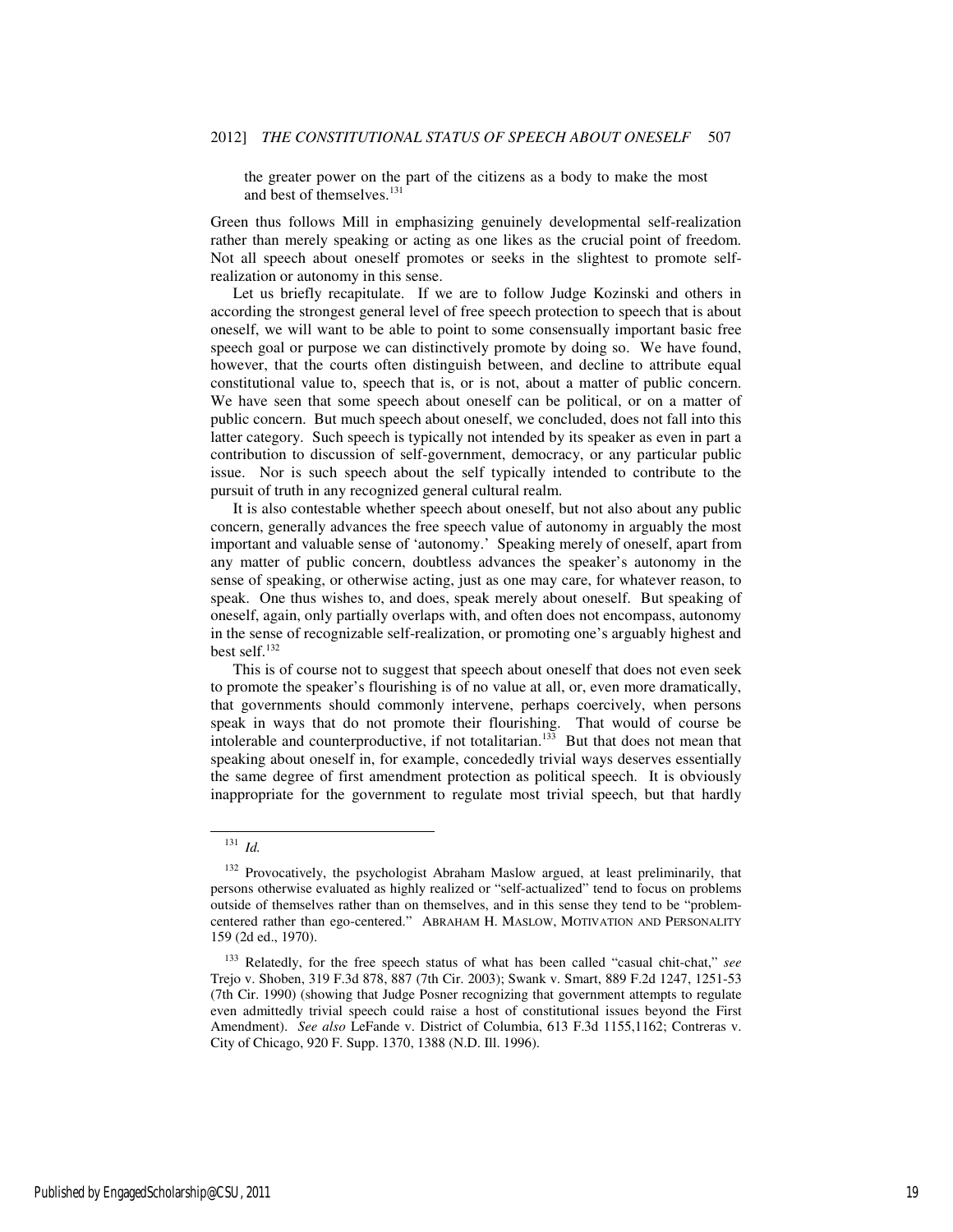makes the trivial speech less trivial, or worthy of the same degree of presumed free speech protection as non-trivial or political speech.<sup>134</sup>

All of our assessments above of the free speech value of speech that is about the self but not also about matters of public concern stand by themselves, on their own merits. More speculatively, though, we might also briefly try to put our conclusions in a cultural context. We live in a particular culture, with particular cultural strengths and weaknesses. Suppose we were to elevate virtually all speech about oneself, even apart from any matter of public concern, to the highest general levels of first amendment protection. If this constitutional reform were to be adopted, what sorts of indirect consequences might we anticipate given our broader culture? Below, we take up merely one important strand among the possible arguments.

#### V. SPEECH ABOUT ONESELF AND THE VALUE OF NARCISSISM

We have assumed throughout that speech about oneself that also addresses a matter of public concern deserves at least some elevated level of free speech scrutiny, and that such speech deserves rigorous protection if the speech can be characterized as political. This would of course admit of no exception for the (political) speech of outsiders, the marginalized, and the oppressed, or for speech by anyone raising related issues and concerns.<sup>135</sup>

The main area of contention, then, is over speech about oneself that does not address any such public issue or concern. The speech in that sense is personal or private. Speech of this sort is of course a main constituent of many ordinary social encounters. Such speech has its own sorts of value, even if such speech does not qualify as meaningfully promoting the basic free speech values. But it is difficult, especially in our own contemporary culture, to reflect on speech that is focused solely on the speaking self without thinking also of one form or another of the idea of narcissism.

The idea of narcissism is used in various senses,<sup>136</sup> and even measured in different ways.<sup>137</sup> However the term is used, though, most speech about oneself will

<sup>136</sup> *See. e.g.*, CHRISTOPHER LASCH, THE CULTURE OF NARCISSISM: AMERICAN LIFE IN A<sup>N</sup> AGE OF DIMINISHING EXPECTATIONS 31-32 (1991 ed.) (1979).

<sup>137</sup> *See, e.g.*, Joshua D. Miller & W. Keith Campbell, *Comparing Clinical and Social-Personality Conceptualizations of Narcissism*, 76 J. PERSONALITY 449 (2008) (clinical use of

<sup>134</sup> *See* authorities cited *supra* note 133.

<sup>135</sup> *See generally*, *supra* note 47, at 966-67. The ability to tell an interesting, non-political story about oneself seems shared as much by dominant groups as by non-dominant groups. As one further complication, speech that is about oneself might, in some cases, also amount to commercial speech, deserving of whatever protection is properly accorded to the kind of commercial speech in question. *See, e.g.*, Central Hudson v. Pub. Serv. Comm'n, 447 U.S. 557 (1980); Thompson v. W. States Med. Centers, 535 U.S. 357 (2002). For a discussion by Judge Kozinski of commercial speech, see *supra* note 23 and accompanying text. *See also* R. George Wright, *The Openness of the Commercial Speech Test and the Value of Self-Realization*, 88 U. DET. MERCY L. REV. 17 (2010). We can imagine speech about oneself, in the form of a standard employment resume that consists of mainly commercial speech. But resumes may also serve other purposes, and we should be extremely reluctant to conclude that most speech about oneself should be classified as commercial speech. *See generally*, Va. State Pharmacy Bd. v. Va. Citizens Consumer Council, 425 U.S. 748 (1976). For discussion of the idea of alienation, see BERTELL OLLMAN, ALIENATION: MARX'S CONCEPT OF MAN IN CAPITALIST SOCIETY (2d ed. 1977).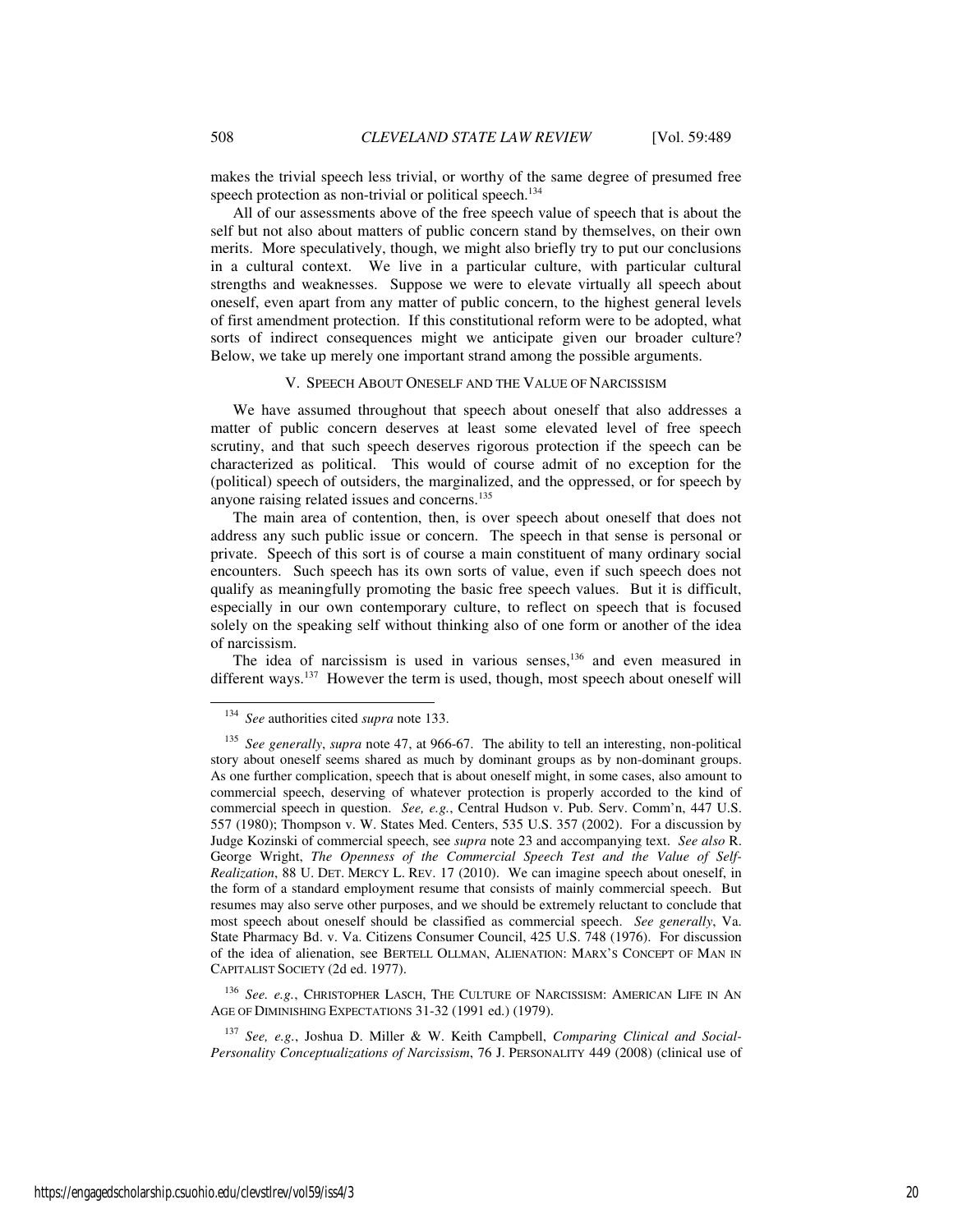not count as narcissistic speech.<sup>138</sup> And much speech that we could classify as narcissistic, or as narcissistically driven, will not be about the speaker.<sup>139</sup> Nor is it actually clear that narcissism, in some undesirable sense, has of late been significantly increasing in our own culture.<sup>140</sup> Even if it were clear that malign

j

<sup>138</sup> *See, e.g.*, WILLIAM SHAKESPEARE, KING LEAR, act 3, sc. 4 (1608) ("Poor Tom's acold"); M. WILLIAM PHELPS, NATHAN HALE: THE LIFE AND DEATH OF AMERICA'S FIRST SPY ("I only regret that I have but one life to lose for my country.") (quote attributed to Nathan Hale, upon his execution in 1776).

<sup>139</sup> Consider one of the standard items on the Narcissistic Personality Inventory: "Everybody likes to hear my stories." Robert Raskin & Howard Terry, *A Principal Components Analysis of the Narcissistic Personality Inventory and Further Evidence of Its Construct Validity*, 54 J. PERSONALITY & SOCIAL PSYCHOL. 890, 894 (1988). Presumably even the most narcissistic person could talk about politics without explicitly referring to himself.

<sup>140</sup> For contrasting views as to whether the United States has over the last generation or so seen a meaningful increase in narcissism, or in narcissism scores, compare JEAN M. TWENGE, GENERATION ME: WHY TODAY'S YOUNG AMERICANS ARE MORE CONFIDENT, ASSERTIVE, ENTITLED—AND MORE MISERABLE THAN EVER BEFORE 82 (2006) ("Almost 1 out of 20 college students expects to become an actor, artist, or musician, more than want to be lawyers, nurses, accountants, business owners, journalists, or high school teachers."); JEAN M. TWENGE & W. KEITH CAMPBELL, THE NARCISSISM EPIDEMIC: LIVING IN THE AGE OF ENTITLEMENT 30-31 (2009) ("College students in the 2000s were significantly more narcissistic than Gen Xers and Baby Boomers in the 1970s, '80s, and '90s.''); TWENGE & CAMPBELL, *supra* at 34 (referring to the questionnaire item "I am an important person," only 12% of teens in 1951 responded with agreement, whereas in 1989, 80% of teen girls and 77% of teen boys did so); Jean M. Twenge & Joshua D. Foster, *Birth Cohort Increases in Narcissistic Personality Traits Among American College Students, 1982-2009*, 1 SOCIAL PSYCHOL. & PERSONALITY SCI. 99 (2010); Jean M. Twenge & Joshua D. Foster, *Mapping the Scale of the Narcissism Epidemic: Increases in Narcissism 2002-2007 Within Ethnic Groups*, 42 J. RES. PERSONALITY 1619 (2008); John Tierney, *A Generation's Vanity, Heard Through Lyrics*, N.Y. TIMES (April 25, 2011), *available at*  http://www.nytimes.com/2011/04/26/science/26tier.html?\_r=1&scp=1&sq=John%20Tierney, %0A%20Generation%E2%80%99s%20Vanity,%20Heard%20Through%20Lyrics,&st=cse (referring to Professor Twenge's co-authored analysis of popular song lyrics over the period of 1980-2007 finding an increase in self-focus and references to negative or antisocial behavior); M. Brent Donneallen et al., *An Emerging Epidemic of Narcissism Or Much Ado About Nothing?*, 43 J. RES. PERSONALITY 498 (2009) (finding minimal evidence of recently increased college student narcissism); M. Brent Donneallen & Kali H. Trzesniewski, *Groundhog Day Versus Alice in Wonderland, Red Herrings Versus Swedish Fishes, and Hopefully Something Constructive: A Reply to Comments*, 5 PERSP. ON PSYCHOL. SCI. 103 (2010) (emphasizing developmental over generational effects); Brent W. Roberts et al., *It Is Developmental Me, Not Generational Me: Developmental Changes Are More Important Than Generational Changes in Narcissism—Commentary on Trzesniewski & Donneallen* (2010), 5 PERSP. ON PSYCHOL. SCI. 97, 101 (2010) ("[E]very generation is Generation Me."); Kali H. Trzesniewski et al., *Do Today's Young People Really Think They Are So Extraordinary?: An Examination of Secular Trends in Narcissism and Self-Enhancement*, 19 PSYCHOL. SCI. 181 (2008) (finding no significant overall increase on the Narcissistic Personality Inventory among college students from the 1980s to 2007). It seems difficult to believe that today's college students are especially overconfident in how far their ability will carry them economically, even if they evaluate themselves generously in other respects.

the Personality Diagnostic Questionnaire as capturing an introverted form of narcissism, whereas the social personality research-oriented Narcissistic Personality Inventory captures a more extraverted form of narcissism).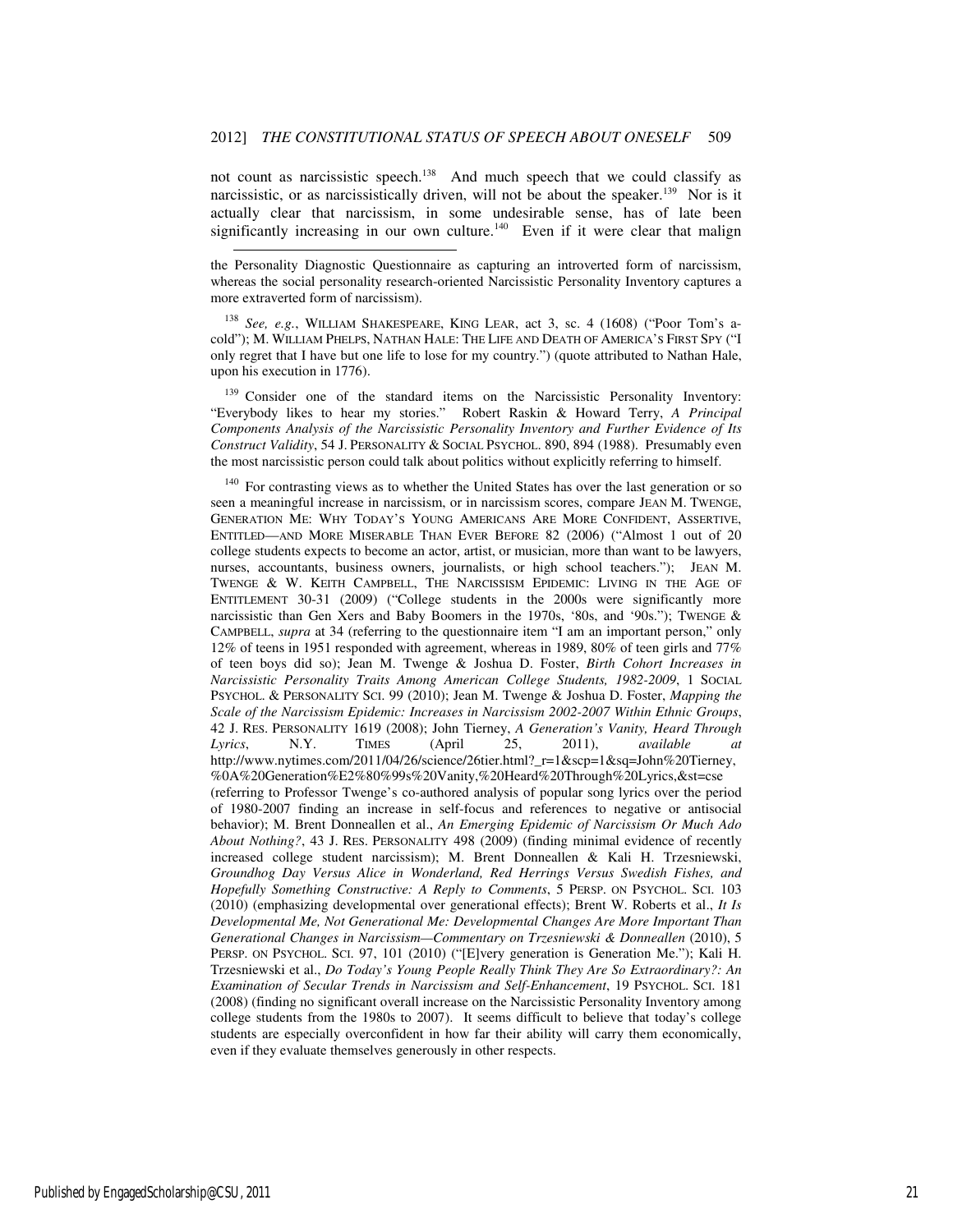narcissism were increasing, we should hesitate to allow perhaps passing social trends to unduly influence constitutional free speech law.

Instead, we are supposing herein that narcissism, in some largely undesirable sense,<sup>141</sup> disproportionately reflects a concern for oneself, at the expense of a perceptive concern for the long-term good of others or for the broader public interest. If this is so, we should hesitate to validate or even unintentionally promote narcissism by reforming fundamental law to exalt speech that is merely about the self, with no intended further social import or value.

The narcissist, we assume for our purposes, tends to be more preoccupied with the self than the non-narcissist. The self will tend to loom larger in importance for the narcissist. As Richard Sennett describes the original myth of Narcissus, "he is in love with his own beauty, but the myth would still make sense if he were in love with his unhappiness . . . [H]e wants to get closer and closer to the image of himself reflected on the water's surface...."<sup>142</sup>

But apart from the general unattractiveness of self-absorption, why not re-write the free speech rules to provide greater implicit validation for narcissism? At least some forms of narcissism may indeed involve certain benefits, at the very least for the narcissist in question. $143$  But narcissism also, as we might suspect, imposes interpersonal and broader social costs which, in the aggregate, strike many as disproportionate to narcissism's collective benefits.<sup>144</sup> All else equal, narcissism is not to be unnecessarily further validated or legally promoted.

The social costs of narcissism seem disproportionate whether we think of 'narcissism' as popularly defined, $145$  as clinically defined, $146$  as examined in social

<sup>142</sup> Richard Sennett, *Narcissism and Modern Culture*, 4 OCTOBER 70, 72 (1977).

<sup>143</sup> *See* W. Keith Campbell et al., *Understanding the Social Costs of Narcissism: The Case of the Tragedy of the Commons*, 31 PERS. & SOCIAL PSYCHOL. BULL. 1358, 1358 (2005) ("On the positive side of the ledger, narcissists generate and maintain positive feelings surrounding the self, including high levels of positive affect, low levels of negative affect, and high selfesteem.") (citing Morf & Rhodewalt, *infra* note 147, and focusing on the relatively common narcissistic personality, as opposed to the rare and severe Narcissistic Personality Disorder).

<sup>144</sup> *See* Campbell et al., *supra* note 143, including the problem that "narcissists need to distort reality into a form conducive to self-enhancement." *See also* TWENGE & CAMPBELL, THE NARCISSISM EPIDEMIC, *supra* note 140, at 42-55; *infra* notes 145-48.

<sup>145</sup> *See* Carolyn C. Morf & Frederick Rhodewalt, *Unraveling the Paradoxes of Narcissism: A Dynamic Self-Regulatory Processing Model*, 12 PSYCHOL. INQUIRY 177, 177 (2001) (defining as 'self-aggrandizing and self-absorbed, yet easily threatened and overly sensitive to

<sup>&</sup>lt;sup>141</sup> The personal and social value of narcissistic traits may vary depending upon how narcissism is conceived and measured. *See supra* note 137, as well as Paul Rose, *The Happy and Unhappy Faces of Narcissism*, 33 PERSONALITY & INDIVIDUAL DIFFERENCES 379, 379 (2002) ("[O]vert narcissists report higher self-esteem and higher satisfaction with life, whereas covert narcissists report lower self-esteem and lower satisfaction with life."); Rose, *supra*, at 389 ("[L]ooking down on others has . . . been linked to better health and adjustment."); Paul Wink, *Two Faces of Narcissism*, 61 J. PERSONALITY & SOCIAL PSYCHOL. 590, 590 (1991) (distinguishing two forms of narcissism, but with a common core of "exploitativeness and a sense of entitlement" as well as "conceit, self-indulgence, and disregard of others"); Wink, *supra*, at 591 (overt form of narcissism as associated with "exhibitionism, self-importance, and preoccupation with receiving attention and admiration from others . . . [whereas the covert narcissist may] appear to be hypersensitive, anxious, timid, and insecure, but [may] . . . surprise observers with their grandiose fantasies").